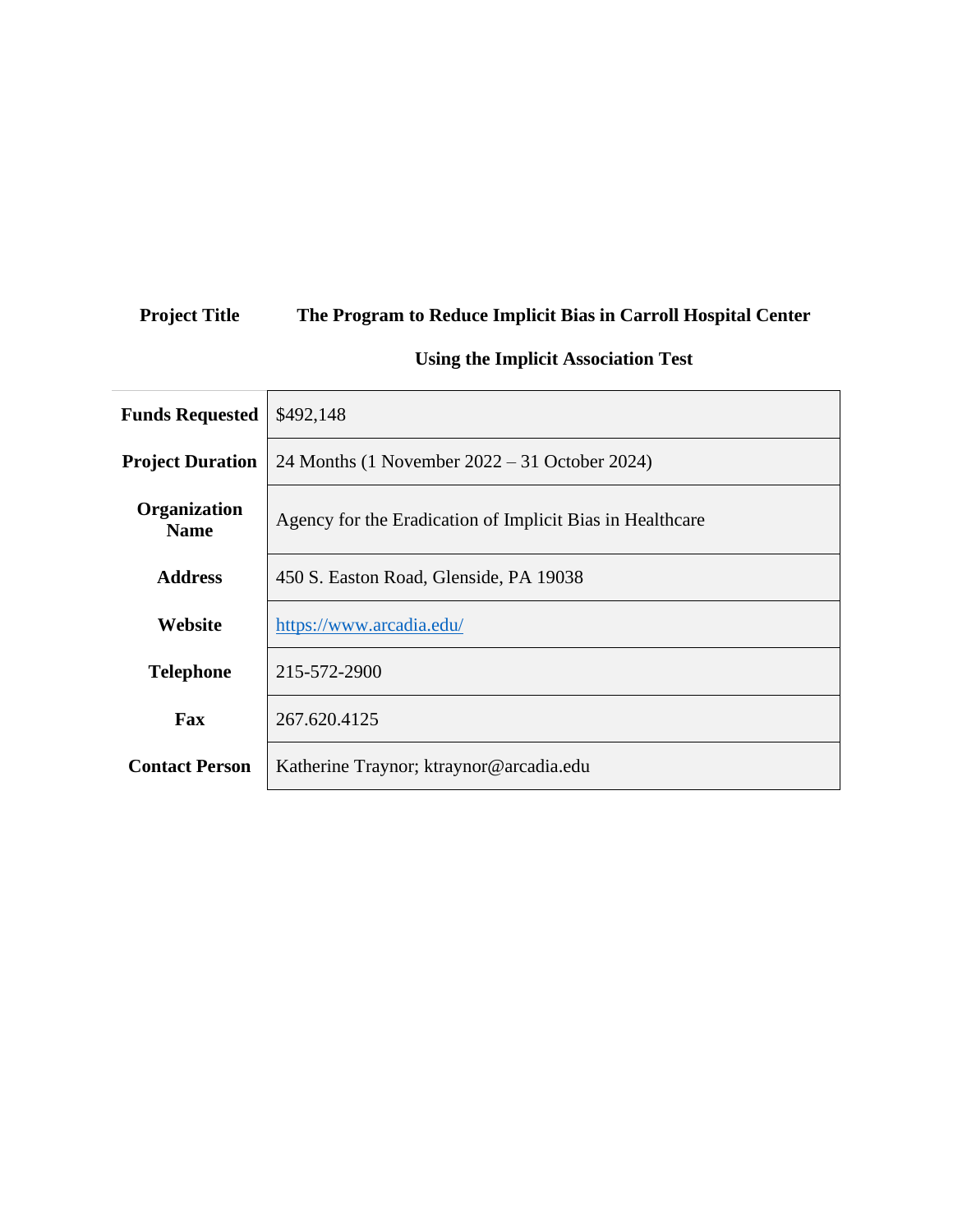# **The Program to Reduce Implicit Bias in Carroll Hospital Center Using the Implicit Association Test**

### **Problem Statement**

Natural brain processes make all individuals susceptible to unconscious bias; however, stressful, fearful, or anger-evoking situations as well as the negative influence of media and social surroundings increase the risk of holding obstructive bias, and there is a greater risk of being negatively impacted by this phenomenon when belonging to a minority population (Rose & Flores, 2020). As a result, high rates of infant mortality (10.2 deaths per 1,000 live births for the Non-Hispanic Black population compared to 4.1 in the White population) and cardiovascular related diseases (190.0 cases per 1,000 in the Non-Hispanic Black population compared to 161.3 in the White population) in Maryland are more prevalent in minority populations than in nonminorities and are mostly caused by implicit bias in healthcare professionals (*Vital Statistics Administration* et al., 2018).

#### **Background**

One of the few key characteristics that all life has in common is an unconscious response to stimuli, external influences that evoke internal reactions. The human brain analyzes millions of these observations per second; however, it tends to bypass these processes by means of the psychological construct called schemas, a mental outline of concepts which organize individual ideas into broader categories (Kang, 2016). While the process of generalizing information is an essential cognitive tool for survival, when involving other people, this operation can influence social awareness and decision-making and can lead to involuntary discriminatory actions (Ogunyemi, 2021). This is known as implicit, unconscious, or cognitive bias.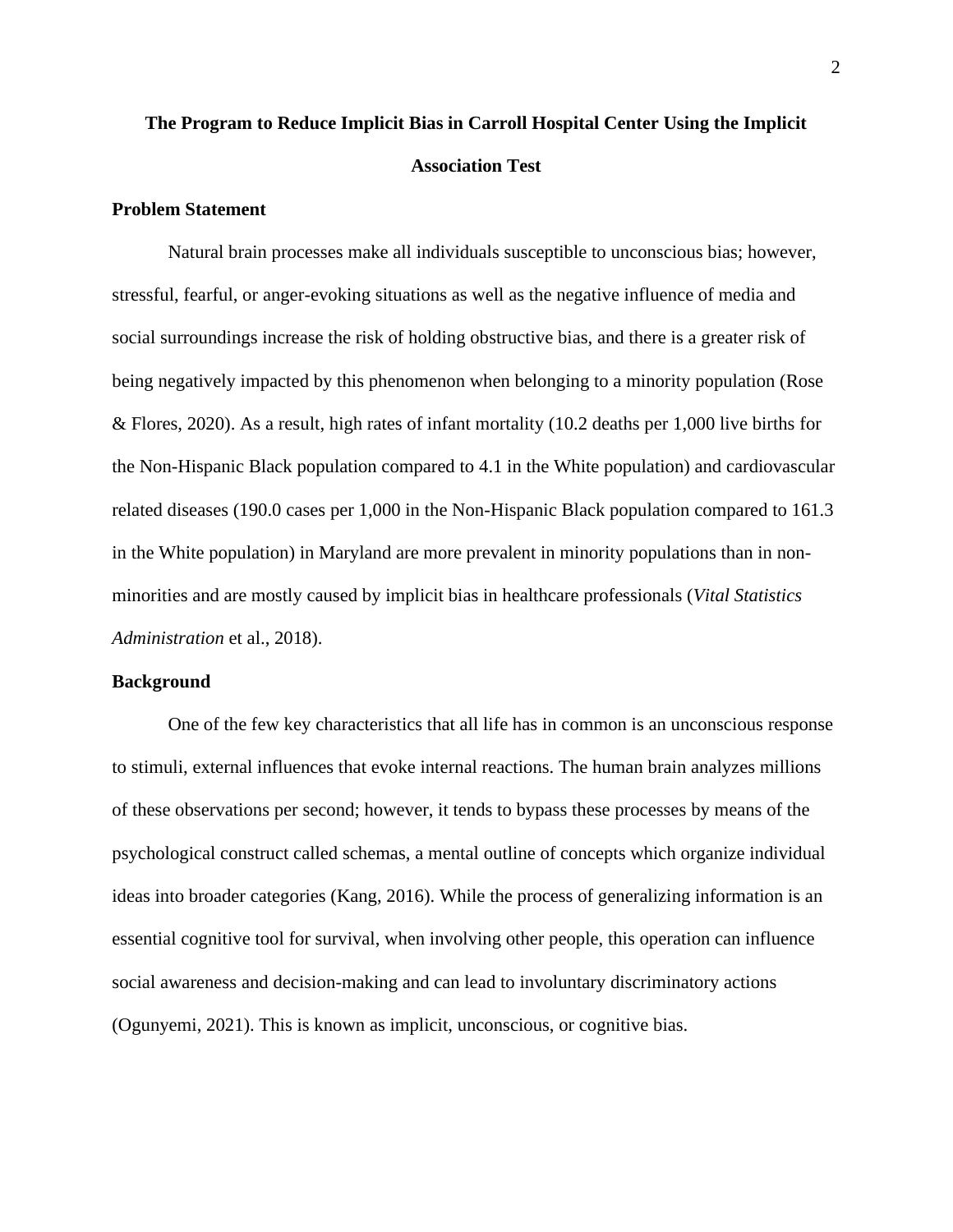To illustrate this concept, Princeton psychologist, Darlene Gross conducted a study where she showed a group of educators the same exact video of a young girl and asked them to judge her potential. Half of the educators were told the student came from a low income family while the other half were told she came from a wealthy background; the group that believed the student was rich predicted that she would excel greater in school, work habits, and motivation than the group who believed she was poor (Kang, 2016). Socio-economic status is a major target of cognitive association; however, other biases that target specific communities include beauty bias, ageism, vocal bias, racial and ethnic bias, gender bias, and literacy bias (Ogunyemi, 2021). Because these mechanisms are an uncontrollable, psychological response, everyone is susceptible to it as well as its consequences, especially in fast-paced, high-pressured environments when coupled with lack of concrete guidance and feedback (Rose & Flores, 2020). Healthcare professionals are no exception.

On the basis of perceived socio-economic status, education, age, class, gender, race, ethnicity, language, accent, disability status, appearance, and more, the ways healthcare professionals perceive, interact with, diagnose, and treat patients are subtly influenced. In the early 2000s, the Institute of Medicine produced two landmark reports, *Crossing the Quality Chasm* and *Unequal Treatment*, which found that minorities with the same insurance and socioeconomic status as non-minorities receive lower quality healthcare when controlling for comorbidities and other confounders (Rose & Flores, 2020). As a result of unconscious categorization, interpersonal behaviors between healthcare professionals and minority patients are impacted alongside diagnostic and referral decisions, treatment and symptom management, as well as the overall quality of care given and received (Rose & Flores, 2020). In a bibliographic review of fifteen studies on cognitive bias in healthcare professionals, William J.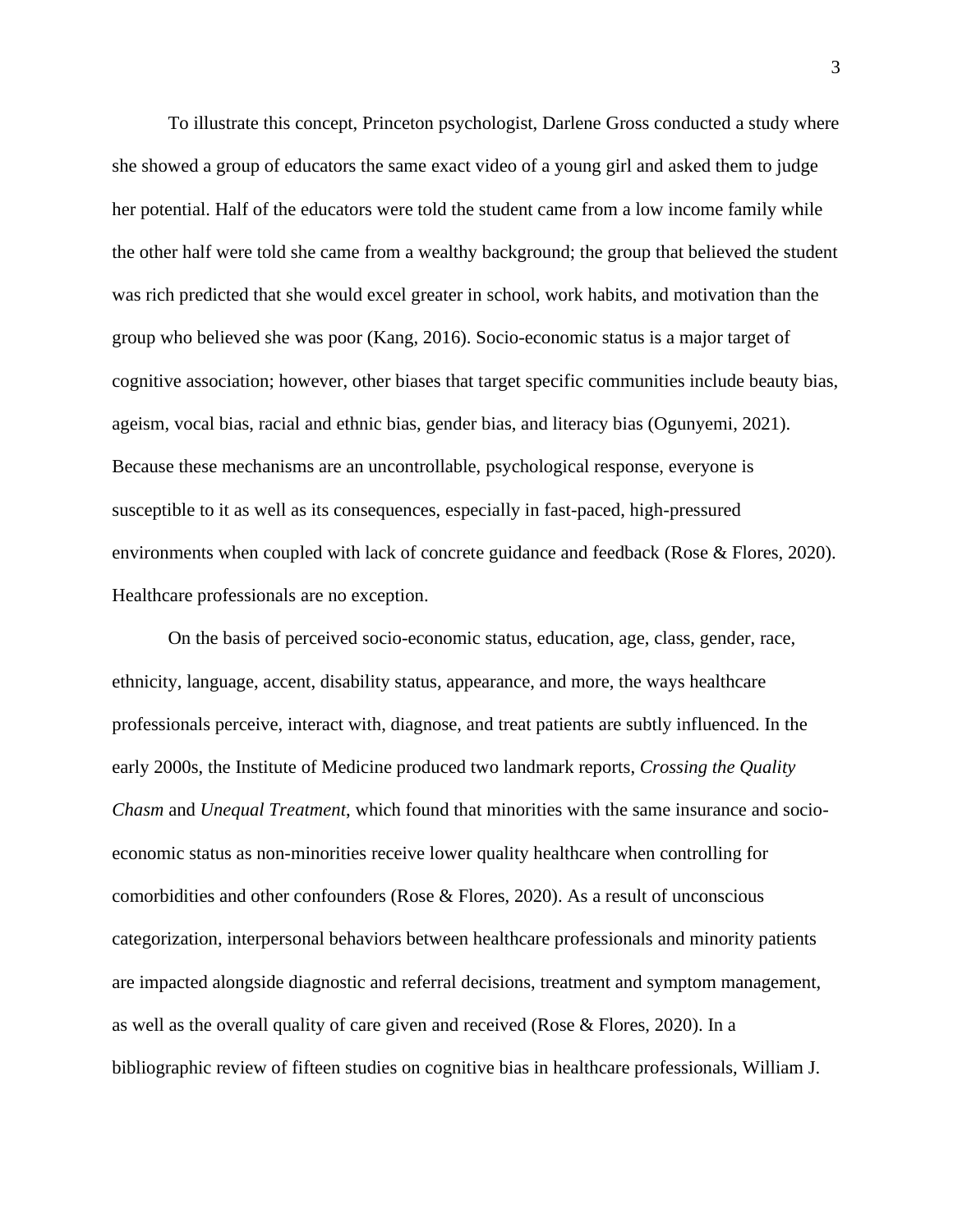Hall et. al. found that there is an association between negative implicit bias against racial and ethnic minorities and health disparities such as cardiovascular illness and infant mortality, common measures of predicting population health, among these groups. In fact, the National Healthcare Disparities Report confirmed that Black, Indigenous, Hispanic, Latinx, and Asian Americans are less satisfied with their level of care and receive poorer health outcomes than their White counterparts (Hall et al., 2015). Additionally, women and sexual minorities are at increased risk of sexual and mental health disparities due to unequal healthcare access and preventive screening as a result of these biases (Baptiste-Roberts et al., 2017). While unconscious associations are an inevitable part of life, healthcare workers have a responsibility to understand these common biases and mitigate strategies to override them in order to ensure health equity for minority populations in the United States.

#### **Current and Past Programs**

In recent decades, there has been an increase in research designed to identify and assess implicit biases in healthcare professionals. For instance, in 1995, Harvard graduate Anthony G. Greenwald developed what is known as the Implicit Association Test (IAT) to programmatically measure the strength of associations between concepts and assumptions in people (*Project Implicit*, n.d.). This online test measures latency and accuracy in a series of rapid, contrasting but interconnecting prompts to determine the degree of an individual's bias in 14 distinct categories. The results for each IAT are classified on a spectrum of -2.0 (extreme minority bias) and 2.0 (extreme majority bias); scores reflecting the lowest implicit bias are close in absolute value to zero, and any score below -0.65 or above 0.65 is considered statistically significant bias (*Weight*, n.d.). In order to synthesize existing IAT data for evaluation of the role of implicit bias in healthcare, Ivy W. Maina et. al. conducted a literature review of 37 related independent studies.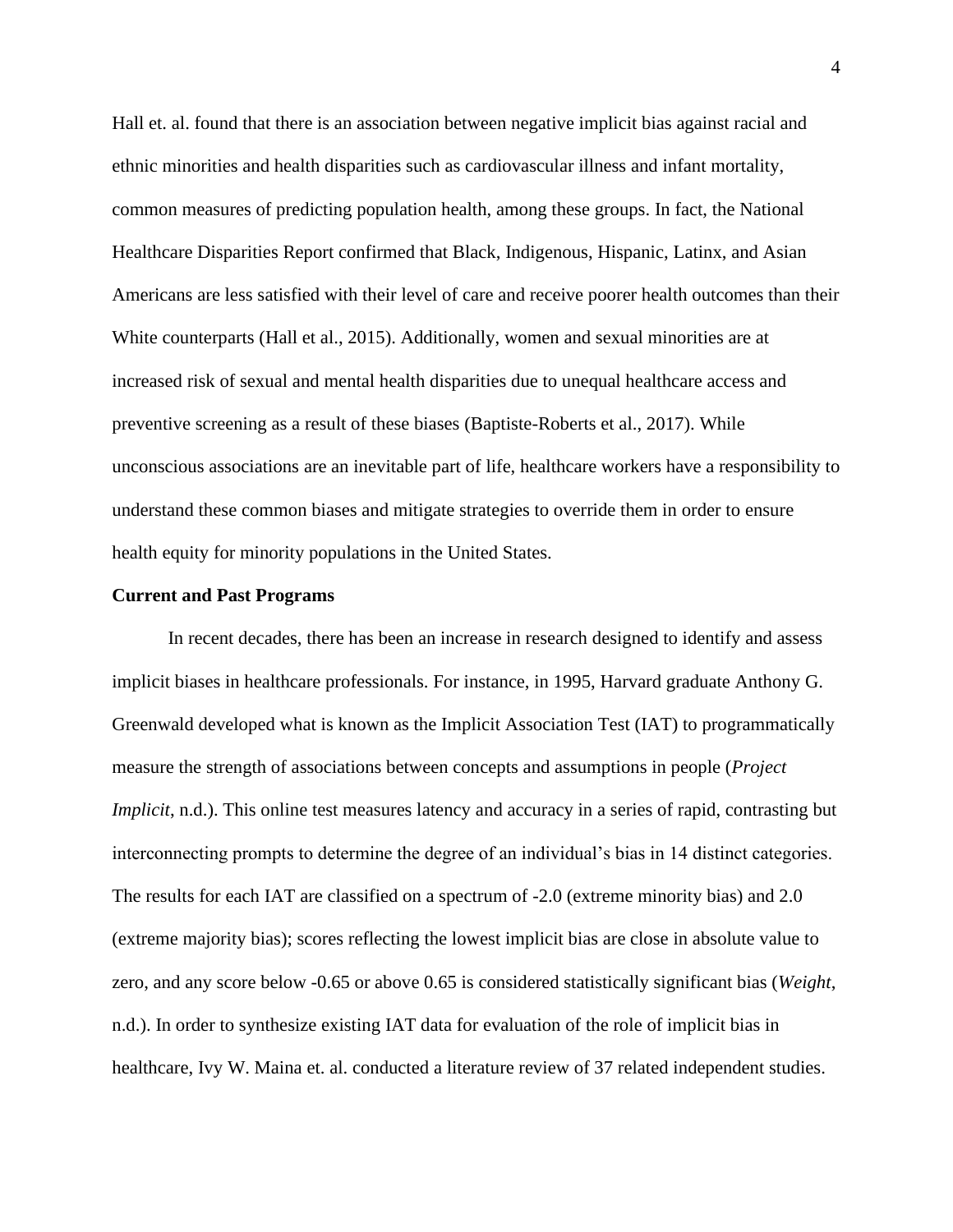More than half of the studies produced results that exhibit slight to strong racial bias in healthcare providers, and conclusions indicate that a greater presence of bias in providers yields poorer health outcomes for the people in their care and those they interact with (Maina et al., 2018). This review supports a growing body of evidence linking bias in healthcare to disparate health outcomes in minority populations.

As a result of publications such as these, mitigation strategies are being produced to counteract cognitive associations in clinical settings. For instance, one scholar suggests tasking candidate selection committees within hospital systems with the requirement of diversification standards in addition to a greater selection of minority professionals (Capers IV, 2020). While this approach fosters equity in inclusion, it may also perpetuate further discrimination in the employment process. Another approach advocates for the amendment of training protocols to incorporate meditation and mindfulness as a regular part of training maintenance (Burgess et al., 2017). Auspicious aspects of this proposition include challenging stereotypes and raising sustainable awareness within the field of healthcare. What is yet to be addressed is an institution of uniformity within healthcare systems to ensure all patients receive the same access to the unalienable right to health as well as a method by which these operations are incentivized within the target organization(s). Although these bias reduction approaches offer insightful methods to dismantling discrimination within healthcare, assurance of the full participation of healthcare associates is challenging, and there is no gold standard in unconscious bias training among these professionals.

#### **Population**

The target population for the program to mitigate the effects of implicit bias in healthcare are employees, patients, and personnel in Maryland initially pertaining to Carroll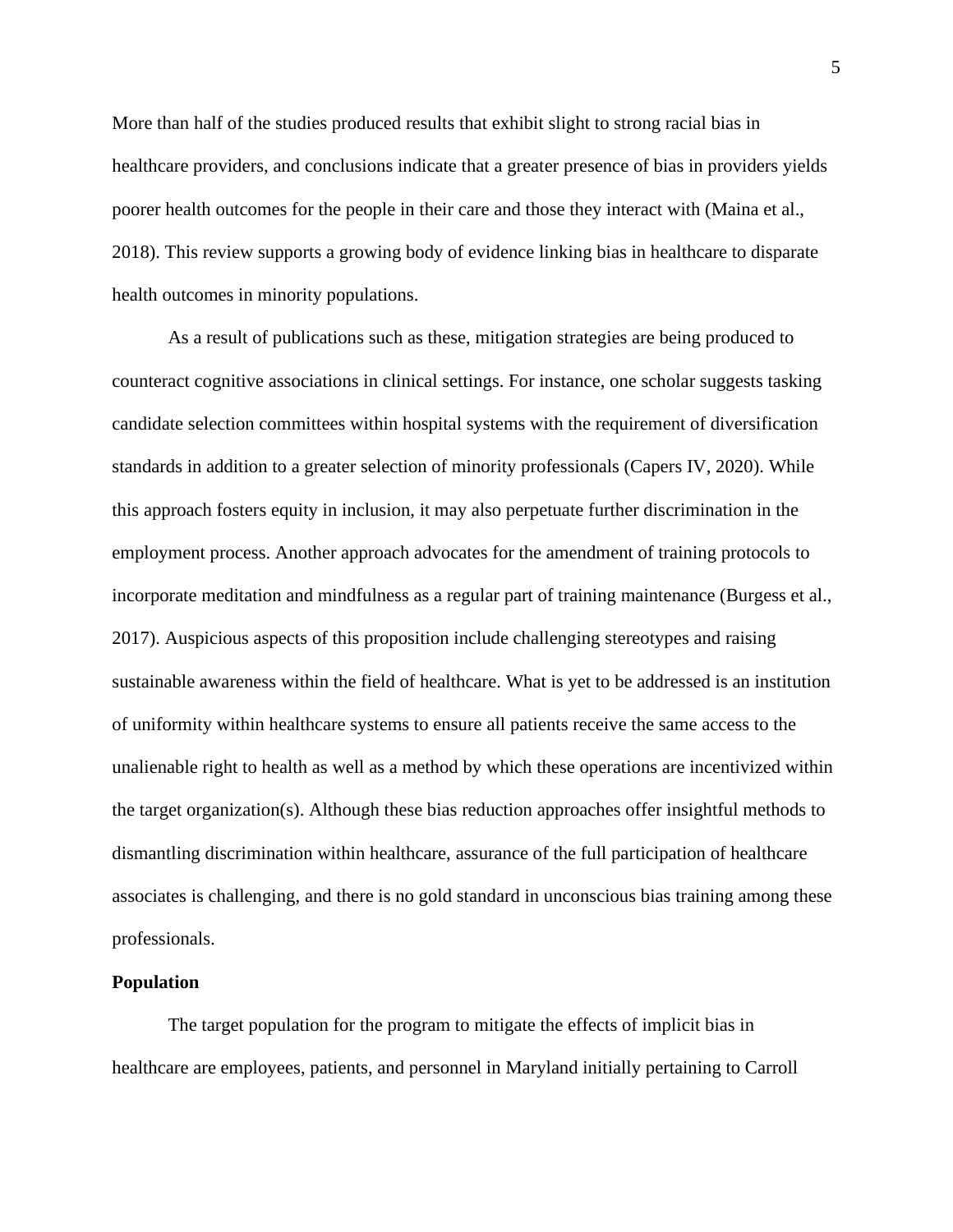Hospital Center in Westminster. As of 2019, the city's population is 18,552, and 24% of the city's population belongs to a racial or ethnic minority (*Westminster, MD,* 2019). Diversity among healthcare professionals in Maryland is similarly lacking; White individuals dominate the occupations of community and social services; physical and social sciences; health diagnosing and treating; health technology; and healthcare support (*HRSA Health Workforce*, 2017). Assessment of need for program implementation in Carroll Hospital center was determined in part by the Hospital Consumer Assessment of Healthcare Providers and Systems (HCAHPS) data which reveal substandard patient ratings in reference to Carroll Hospital Center (*Find Healthcare Providers*, 2021). For instance, according to *Hospital Compare*, 41% of its patients reported understanding their care leaving the hospital, and 50% reported understanding their treatment, which are 11% and 13% under the national average respectively. Baseline patient survey rating for Carroll County Hospital is two out of five stars in 2021 (*Carroll Hospital Center*, 2021).

 The proposed project is to develop and integrate a system of hiring standards and training-upkeep mechanisms in application of the Implicit Association Test and in partnership with Carroll Hospital Center for a period of two years. Population-specific considerations include the availability and proclivity of the target group. As a result, four (race, age, weight, and gender) out of the 14 IAT tests will be administered to new and existing hires as well as on a quarterly basis accompanied by implicit bias mitigation sessions which will be delivered to all hospital faculty and referred to throughout the program as "Workplace Improvement Sessions." Participants who score below -0.65 or above 0.65 on any of the four IATs will undergo training specialized to the individual results which will be referred to as "Hospital Practice Strengthening Sessions." This approach alleviates the direct culpability of the individuals involved in the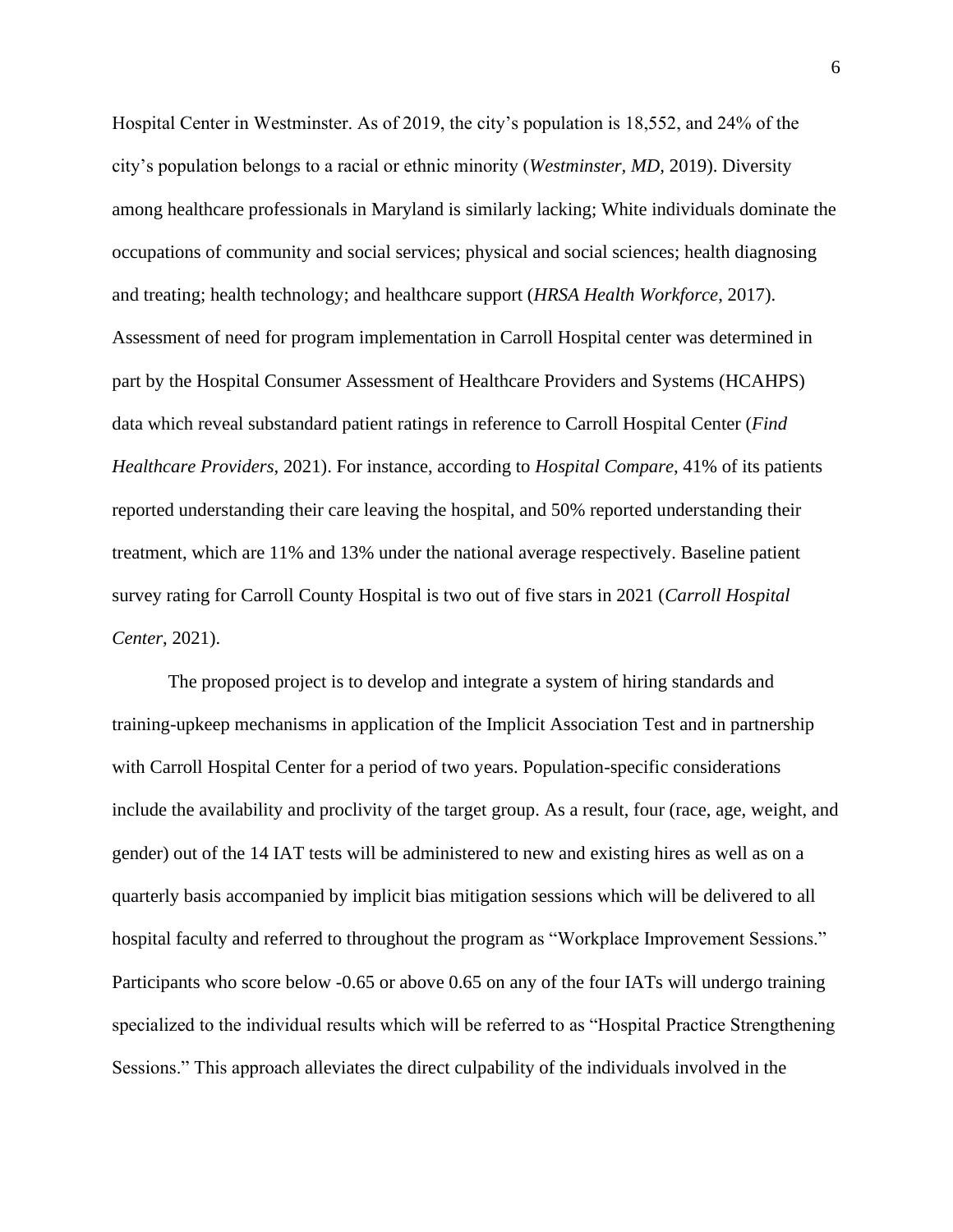program as well as eliminates the need for candidate specifications. It also provides a framework for reciprocity in equivalent populations in addition to supporting the United Nations' Sustainable Development Goals 3 and 10, good health and well-being and reduced inequalities, respectively (*Sustainable Development Goals*, n.d.). Collaborative challenges may be incurred as a result of the administrative strain of COVID-19; however, the increased manifestation of morbidity in minority populations in addition to recent elevated cognitive stigmatization as a result of the pandemic warrants immediate investigation into root cause of health disparity (Rose & Flores, 2020).

## **Program Description**

## *Program Goals and Objectives*

- Goal: Decrease implicit bias in Carroll Hospital Center staff, measurable by collective IAT scores of Carroll Hospital Center staff, in absolute value by 10%.
	- o Objective: Administer the race, age, weight, and gender Implicit Association Tests to all new and existing Carroll Hospital personnel on a quarterly basis as well as develop and engage all Carroll Hospital Center personnel in quarterly Workplace Improvement Sessions.
	- o Objective: Develop and implement specialized training modules to be completed by all personnel who attain scores above 0.65 or below -0.65 on any of the four IATs, quarterly, between November, 2022 and October, 2024.
	- o Objective: Quarterly obtain and analyze the IAT scores from Carroll Hospital Center staff throughout the duration of the program to inform future health education directives and estimate the reduction of implicit bias.
- Goal: Improve Carroll Hospital Center's HCAHPS patient survey rating by half a star.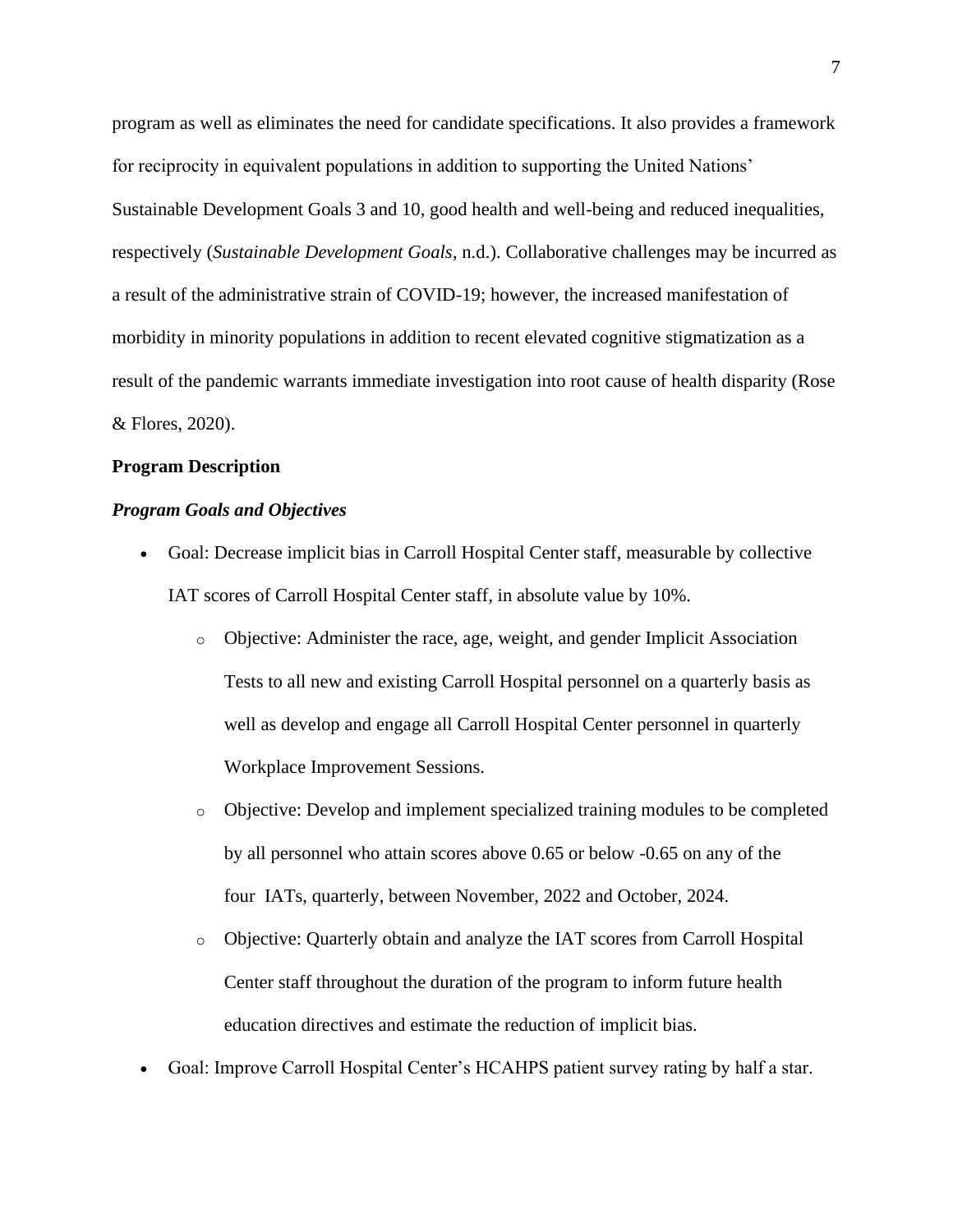- o Objective: Develop and administer Workplace Improvement Sessions on the importance of communication, consent, and identifying destructive behavior to all Carroll Hospital personnel upon hire as well as during quarterly implicit bias mitigation sessions.
- o Objective: Evaluate HCAHPS patient survey data for Carroll Hospital Center every three months to inform quarterly implicit bias mitigation sessions.
- Goal: Close the intervals between non-Hispanic Black and White infant mortality and cardiovascular morbidity by 1.25 percent each.
	- o Objective: Develop a community advisory consortium in Carroll County to investigate and inform program staff on the most pertinent issues of local health disparity. This valuable information will be incorporated into quarterly Workplace Improvement Sessions.
	- $\circ$  Objective: Quarterly evaluate infant mortality (10.2 deaths per 1,000 live births for the Non-Hispanic Black population compared to 4.1 in the White population) and cardiovascular related diseases (190.0 cases per 1,000 in the Non-Hispanic Black population compared to 161.3 in the White population) in Carroll County to track the progression of disparate health outcomes (Vital Statistics Administration et al., 2018)

#### *Program Intervention Strategies*

As a pilot program, the initiative to reduce implicit bias in healthcare settings will be designed for implementation in Carroll Hospital Center. The pilot will run for the duration of 24 months, beginning November 1, 2022 and ending October 31, 2024, to confirm the feasibility and to determine the scalability of the program intervention. In an effort to reach the vulnerable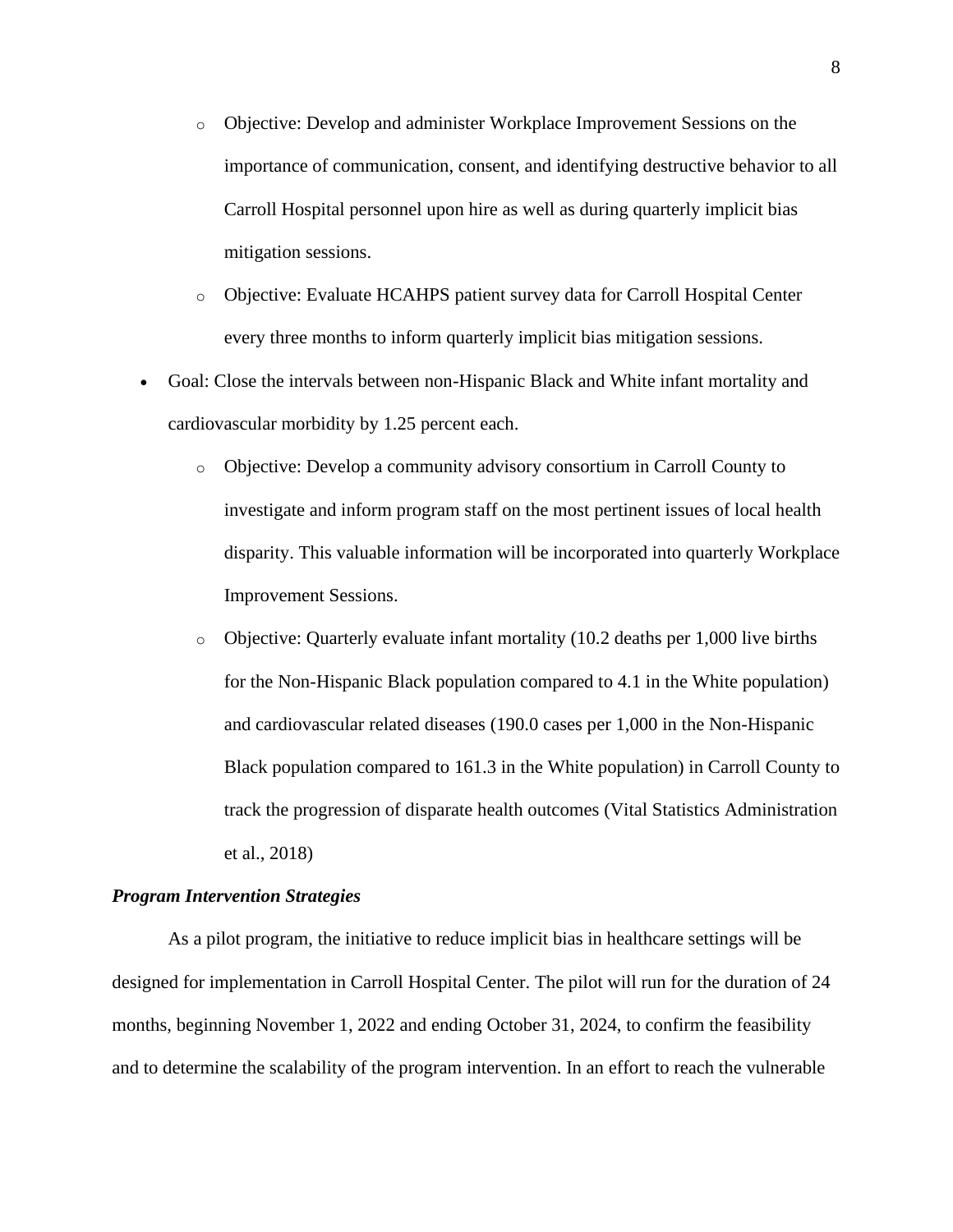populations of Carroll County, assumed to be harmfully impacted by negative cognitions held by healthcare professionals, the program staff will implement a system of administrative and educational support within the Carroll Hospital Center and the surrounding community.

The program, Reducing Implicit Bias in Carroll Hospital Center Using the Implicit Association Test, will employ 24 staff and engage approximately 1,000 Carroll Hospital Center employees in quarterly administrations of the race, age, weight, and gender Implicit Association Tests, Workplace Improvement Sessions, and Hospital Practice Strengthening Sessions (*Carroll Hospital Center, Inc. Company Profile*, 2020). Between December 2022 and January 2023, the Hospital Practice Strengthening Sessions Planning Committee will evaluate the outlying response categories of the race, age, weight, and gender Implicit Association Tests and develop specific online training modules via Adobe Captivate unique to the type and severity of bias held in test subjects. For instance, pertaining to the race IAT, a training module will be developed for respondents with a strong negative association for people of color in addition to a training module for respondents with a strong negative association for people of European descent. Overall, eight training modules will be developed for the Hospital Practice Strengthening Sessions.

The testing process will take place over 30 days every three months during which time one member of the program staff will supervise the completion of the four IATs by all Carroll Hospital Center employees and record the scores of each individual. The test will be delivered via program-provided computers in groups of four, eight times a day. Respondents scoring above 0.65 or below-0.65 in any IAT will be referred to the appropriate training module(s) which will be conducted online similarly to the IAT. Upon receipt of a substandard IAT score, respondents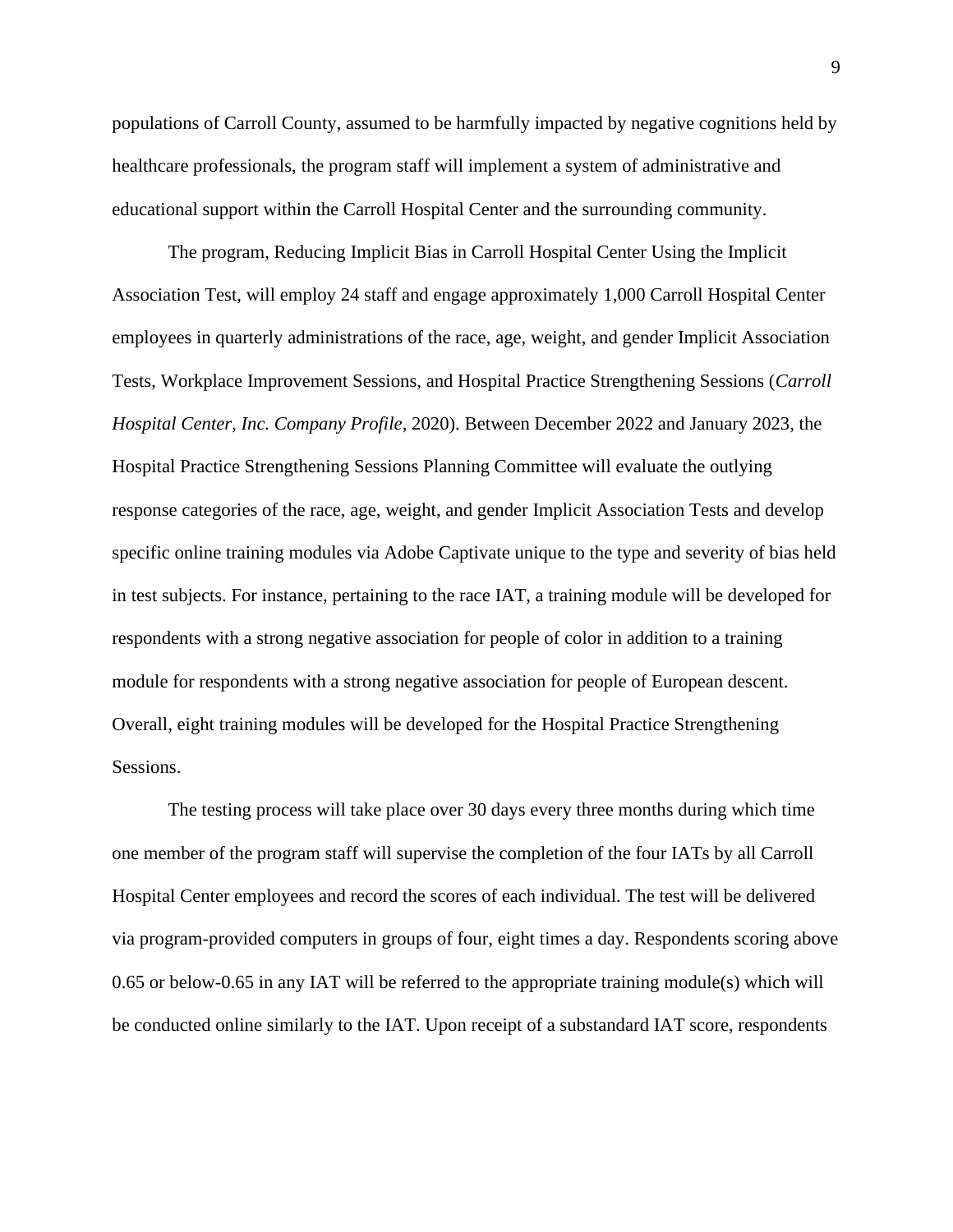will be assigned to schedule a 20 minute Hospital Practice Strengthening Session with the corresponding engagement team per dissatisfactory module to complete the designated training.

At the same time as well as every other two months, the HCAHPS and vital statistics evaluators will analyze the data provided by the Medicare website, *Hospital Compare*, and the Vital Statistics Administration's vital statistics reports for Maryland in order to recognize trends and formulate recommendations to the Workplace Improvement Sessions Planning Committee. This committee is responsible for the fabrication of the variable, more generalized bias mitigation training sessions which will be conducted quarterly by the Workplace Improvement Session Engagement Team. The planning committee will collaborate with program evaluators, community consortia, and CHC administrators and evaluate prominent IAT weaknesses relative to collected scores to determine a need-based course of action for the Workplace Improvement Sessions.

Workplace Improvement Sessions will be delivered during the same 30-day time frame as the IAT implementation period. The Workplace Improvement Sessions Engagement Team will be tasked with delivering eight 30 minute Workplace Improvement Sessions per day for 30 days to Carroll Hospital Center employees in groups of four. These trainings are to be administered quarterly upon the completion of the four Implicit Association Tests. The sessions involve 15 minutes of lecture contingent on quarterly assessments of HCAHPS data, vital statistics, and community feedback followed by a ten minute question and answer session and a five minute questionnaire. The repetition of these training sessions is intended to build off one another in a sustainable manner to address strategies to recognize and combat implicit bias in day-to-day life with respect to progressive feedback.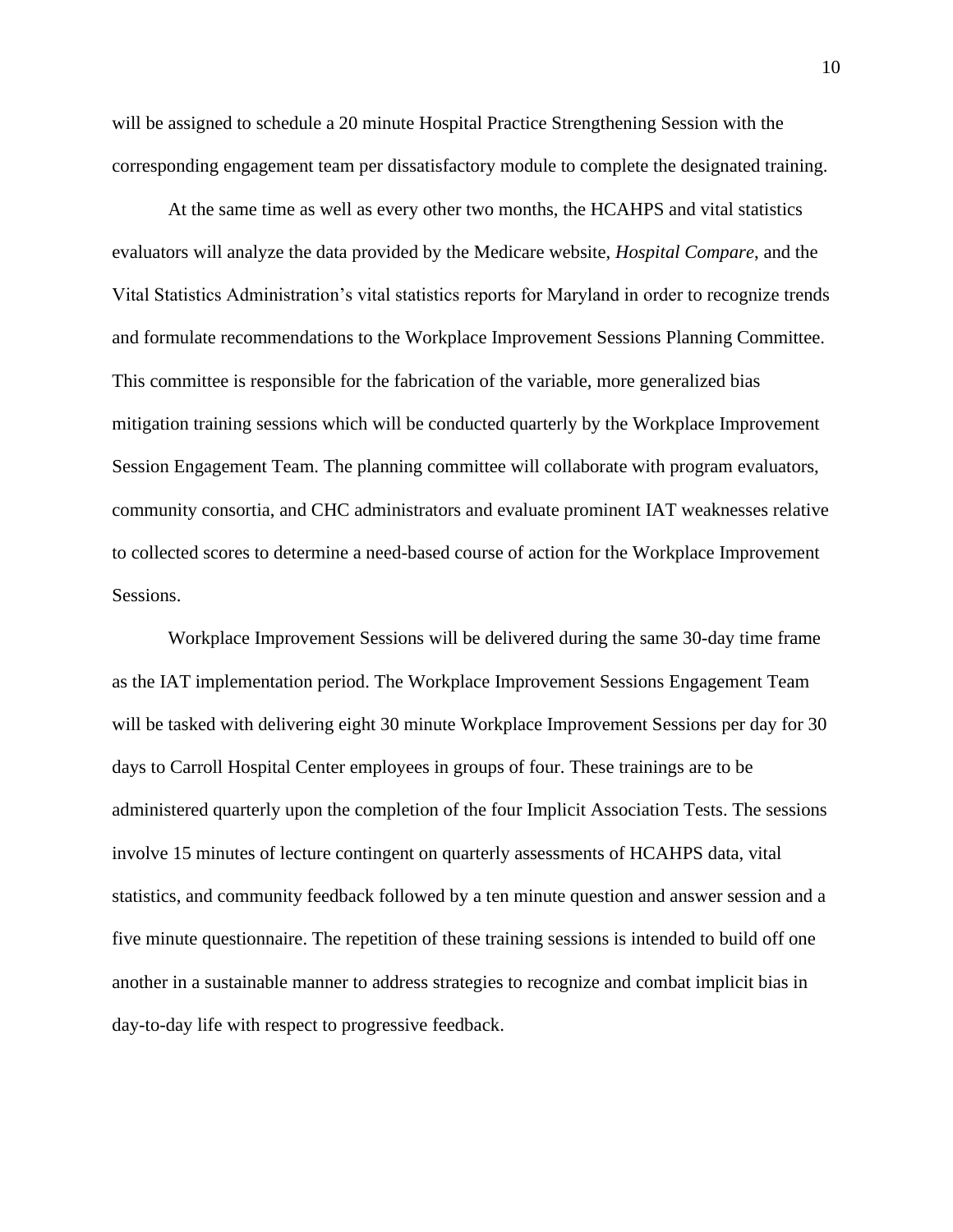# *Logic Model*

| <b>Inputs</b>     | <b>Activities</b>            | <b>Outputs</b>           | <b>Short-Term</b><br><b>Outcomes</b> | <b>Intermediate Outcomes</b> | Long-Term<br><b>Outcomes</b> |
|-------------------|------------------------------|--------------------------|--------------------------------------|------------------------------|------------------------------|
| • Program staff   | • Hire and train program     | • Trained program        | • Reduction of                       | • Culturally competent       | • Continuation               |
| • Volunteers      | staff                        | staff                    | negative cognitive                   | CHC healthcare               | of program                   |
| • Conference      | • Develop the eight          | • Completion of          | associations in CHC                  | workers                      | implementation               |
| rooms             | <b>Hospital Practice</b>     | health education         | staff                                | • Improved patient-          | protocol at                  |
| $\cdot$ HCAHPS    | <b>Strengthening Session</b> | program by CHC           | • Experiential gain to               | provider relationships       | <b>CHC</b>                   |
| data              | modules                      | • Developed              | program staff and                    | at CHC measured by           | • Adoption of                |
| • Vital           | • Record HCAHPS data         | <b>Hospital Practice</b> | volunteers                           | <b>HCAHPS</b> data           | program                      |
| <b>Statistics</b> | And vital statistics         | Strengthening            | • Production and                     | • Evaluated                  | policies in                  |
| • IAT and         | • Administer four IATs to    | <b>Sessions</b>          | publication of                       | effectiveness on             | additional                   |
| Adobe             | All CHC staff quarterly      | • Comprehensive          | research analysis in                 | program                      | hospital                     |
| Captivate         | • Plan and administer        | training sessions        | the field of implicit                | implementation on            | systems                      |
| Software          | Workplace Improvement        | and protocol that        | association in                       | health of priority           | • Established                |
|                   | Sessions quarterly           | can be continued         | healthcare                           | population measured          | scalability of               |
|                   | • Engage outlying            | past the program         | • Variable HCAHPS                    | by key indicators            | the whole-                   |
|                   | respondents in Hospital      | timeline                 | patient survey ratings               | (cardiovascular              | systems                      |
|                   | Practice Strengthening       |                          | • Comprehensive care                 | morbidity and infant         | intervention                 |
|                   | <b>Sessions</b>              |                          | to minority patients in              | mortality indices            |                              |
|                   |                              |                          | <b>Carroll County</b>                | between non-Hispanic         |                              |
|                   |                              |                          |                                      | <b>Black and White</b>       |                              |
|                   |                              |                          |                                      | populations in Carrol        |                              |
|                   |                              |                          |                                      | County)                      |                              |
|                   |                              |                          |                                      |                              |                              |

**Assumptions:** Implicit bias in healthcare negatively impacts the health of minorities, minority residents of Carroll County have access to Carroll Hospital Center (CHC), CHC directors and personnel will participate in the program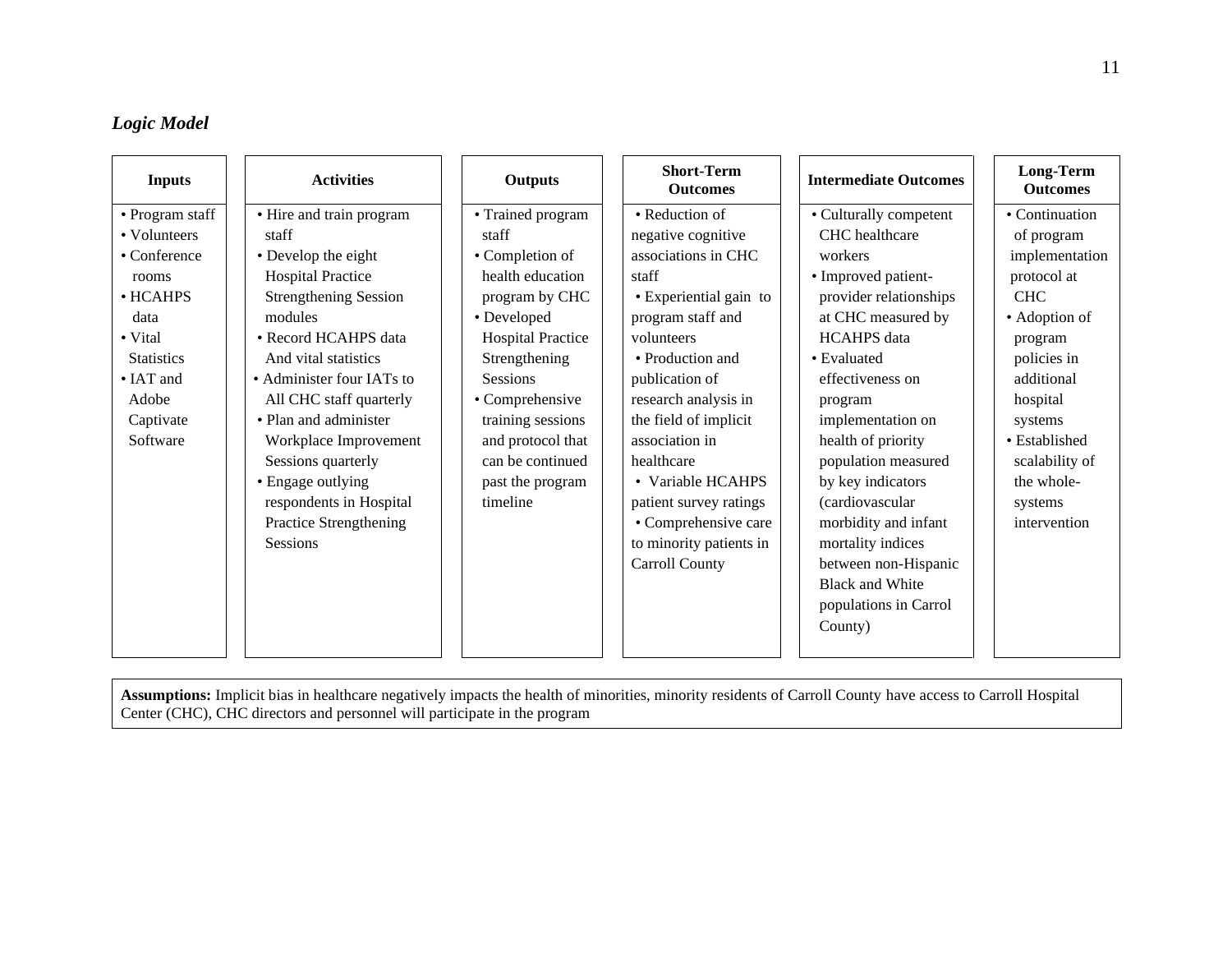### *Timeline*

The program will begin on November 1, 2022 and conclude on October 31, 2024. In the first month, program logistics will be established, grant funding mechanisms will be secured, program staff will be hired, and payroll will be set up. Training for staff as well as the introduction of mechanisms for marketing and data-recording will take place during the final two months of 2022. Following this, the development of the eight IAT-specialized training modules for the Hospital Practice Strengthening Sessions is estimated to take two months concurrent with the initial observations and analysis of HCAHPS and CHC vital statistics. These observations occur every two months for two months and will inform the planning sessions for the Workplace Improvement Sessions which take place every three months starting January 1, 2023. After the planning of these sessions, the four specified IATs (race, age, weight, and gender) will be administered to the Carroll Hospital Center staff over the following 30 days, and the Workplace Improvement Sessions will be administered to the same population following these tests. Beginning in March, 2023 and every three months, Hospital Practice Strengthening Sessions will be delivered to outlying IAT respondents. Results will be analyzed and reported in the final three months of the program.

#### *Stakeholder Engagement Plan*

To ensure the success of the program's interventions, a collaboration between planners, decision makers, implementers, participants, and partners will need to take place. The program planners and decision makers can be either paid or unpaid volunteers and are responsible for the organization, functionality, and prioritization of the program based on funding-availability, budgeted needs, and program demand. Program implementers are directly involved with the dayto-day operations and execution of the program to reduce implicit bias in the Carroll Hospital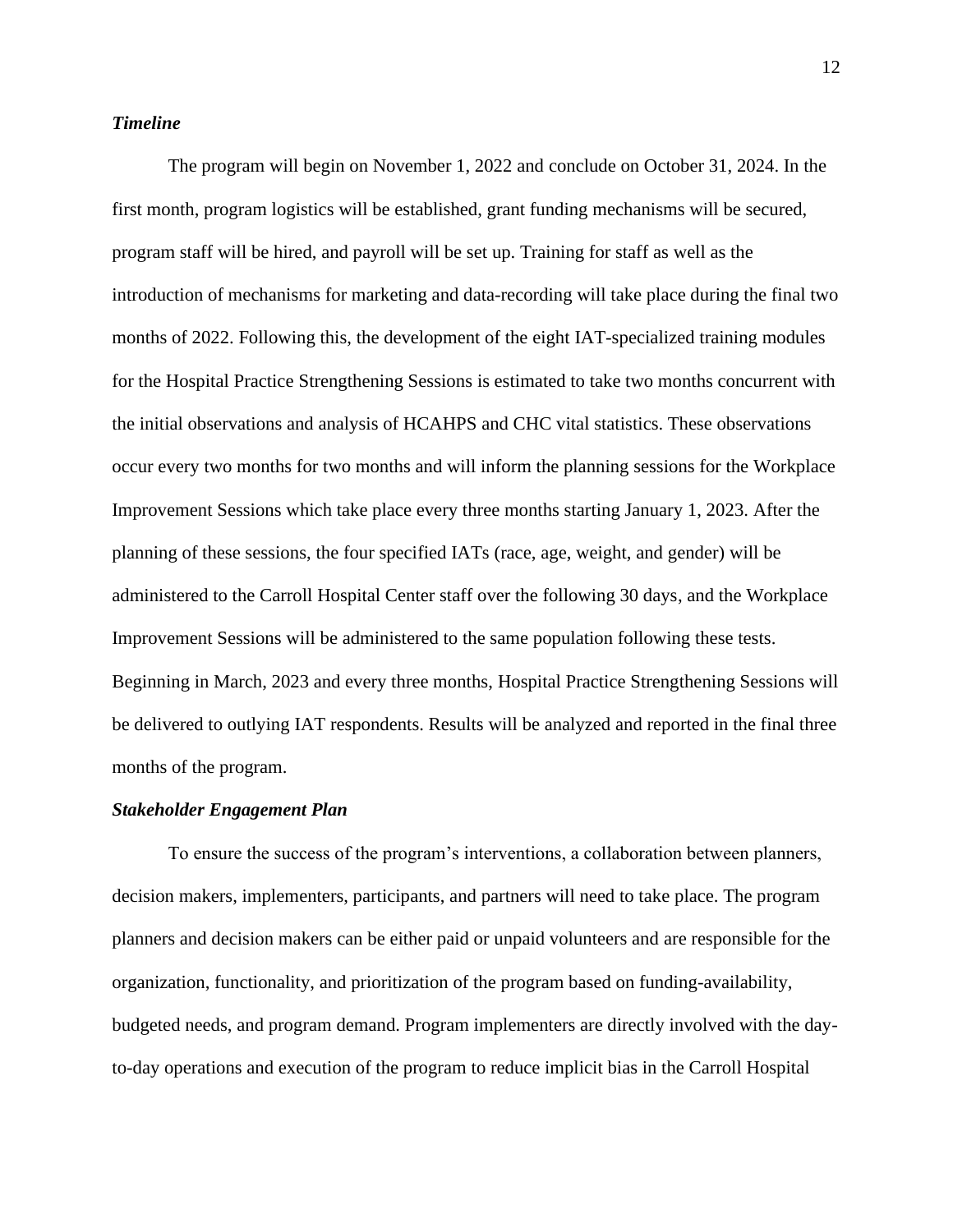Center. The program's participants consist of the Carroll Hospital Center's administration and current and future personnel in addition to Carroll Hospital Center patients, HCAHPS respondents, and in-patient and out-patient vital statistics. No state licensure is required for the human resources involved in the health administration and education disciplines utilized throughout this program (Issel et al., 187; 2022). The program is fully funded by its partner, the Agency for Healthcare Research and Quality, and similarly aligns with its mission "to produce evidence to make health care safer, higher quality, more accessible, equitable, and affordable" (Mission & Budget, 2021).

#### *Budget Justification*

#### **Senior Personnel.**

Senior personnel include the program's manager, director of health education planning and engagement, community health officer, and administrative advisory committee. The program manager oversees the program to reduce implicit bias and will work 20 hours a week and earn \$40 an hour, the pay for a program manager in the 75th percentile of Maryland salaries for similar positions (Salary.com, 2021). The director of health education planning and engagement will oversee the Hospital Practice Strengthening Session and Workplace Improvement Session planning committees and engagement teams and will work 20 hours per week for \$32.48 an hour, the nation's average for directors of health education (Average Director Of Health Education Salary, 2021). The community health officer is essential for the relay of information between the program personnel, stakeholders, and community. This person will work 15 hours a week for \$23.51 an hour, Baltimore's average for community health workers (Community Health Worker Salary in Baltimore, MD, 2021). Lastly, the administrative advisory committee is responsible for the oversight of administrative positions within the program staff and will consist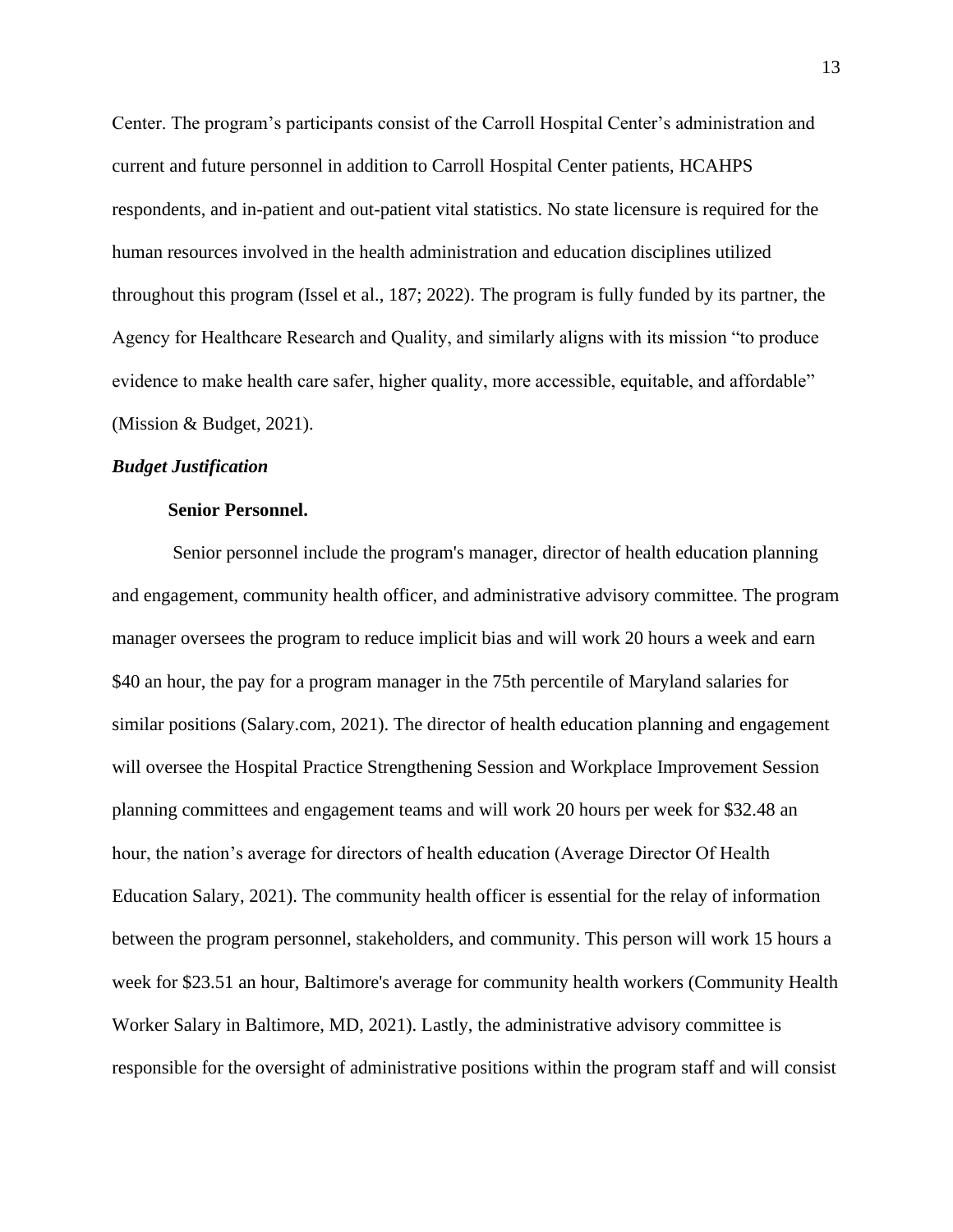of three individuals working 15 hour weeks at \$23.25 an hour, Maryland's average administrative coordinator salary (Administrative Coordinator Salary in Maryland, n.d.). All senior personnel will work 46 weeks out of the year for two years.

### **Other Personnel.**

The financial officer is essential to budgeting, planning, and allocation. This person will work for \$23.24 an hour and will only need to work five hours a week (Finance Officer Salary in Maryland, n.d.). The director of scheduling and coordination will work the same amount of time per week for \$18.61 an hour (Average Scheduling Coordinator Salary, 2021). The CHC policy development committee is responsible for policy advisement to Carroll Hospital Center based on research findings and will consist of three individuals working ten hours a week for \$22.96 hourly (Health Policy Analyst Salary, 2021). The CHC liaison officer will report findings between program and CHC staff; this person will work ten hours a week for \$22.86 an hour (Average Liaison Salary, 2021). The total quality manager is expected to carry-out quality improvement mechanisms for the program and its partner, CHC, and will be paid Maryland's average of \$39.65 an hour for 15 hours a week (Quality Manager Salary in Maryland, 2021). The social marketing team will consist of two individuals working ten hours a week for \$28 an hour, and the research processes and findings liaison will work ten hours a week for \$20.19 an hour (Social Media Marketer Annual Salary, 2021; Health Writer Salary, n.d.). Each of the aforementioned personnel will be required to work for 46 weeks out of the year. On the other hand, the HCAHPS/vital statistics evaluators and Hospital Practice Strengthening Session and Workplace Improvement Session planning committees and engagement teams will only be required to work 26 weeks out of the year, as their work is time-specific and relative to quarterly sessions. These teams will each consist of three individuals working 15 hours a week. The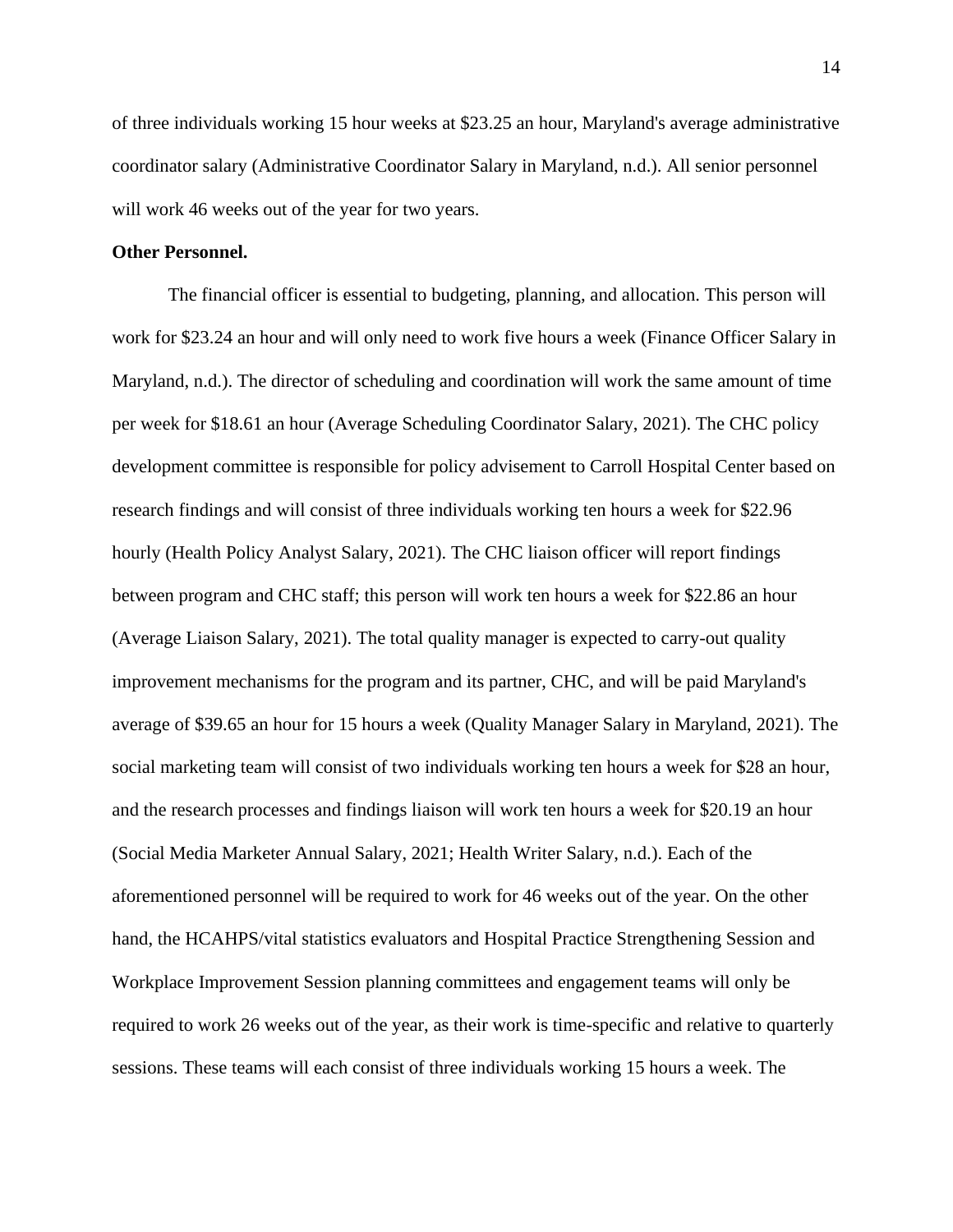average salaries for these positions are \$24.62, \$20.31, and \$20.31, respectively (Average Evaluator Salary, 2021; Corporate Trainer Salary, n.d.).

### **Fringe Benefits.**

The six employees pertaining to senior personnel will collectively receive fringe benefits of \$93,567 a year. Fringe benefits allocated for the additional 18 program staff members are estimated to equal a total of \$125,727. These benefits include life insurance, retirement plans, child care assistance, tuition reimbursement, cafeteria subsidies, etc., and they are estimated to total \$60,087.

### **Equipment and Maintenance.**

Four laptop computers will be needed to plan and engage CHC staff in online IAT testing and training at cost of \$500 each in addition to an \$800 printer, copier, and fax machine. Yearly estimated maintenance per computer is \$250 (2021 Computer Repair Prices: Mac, PC & Laptop Repair Costs, 2021). Estimated expenses for miscellaneous office supplies including printer ink, paper, stationary, pens, etc. is \$500.

## **Travel.**

The program will not require any traveling or traveling expenses. The program will take place in Carroll County, Maryland for the full two-year duration. Local personnel will be considered for hire.

#### **Participant Support.**

Of the 24 members involved in the program implementation, stipends afforded are \$500 each to cover training-related expenses. Allotted subsidence to each program member is \$100 to offset housing-related training expenses. Total participant costs are estimated to equal a total of \$38,800.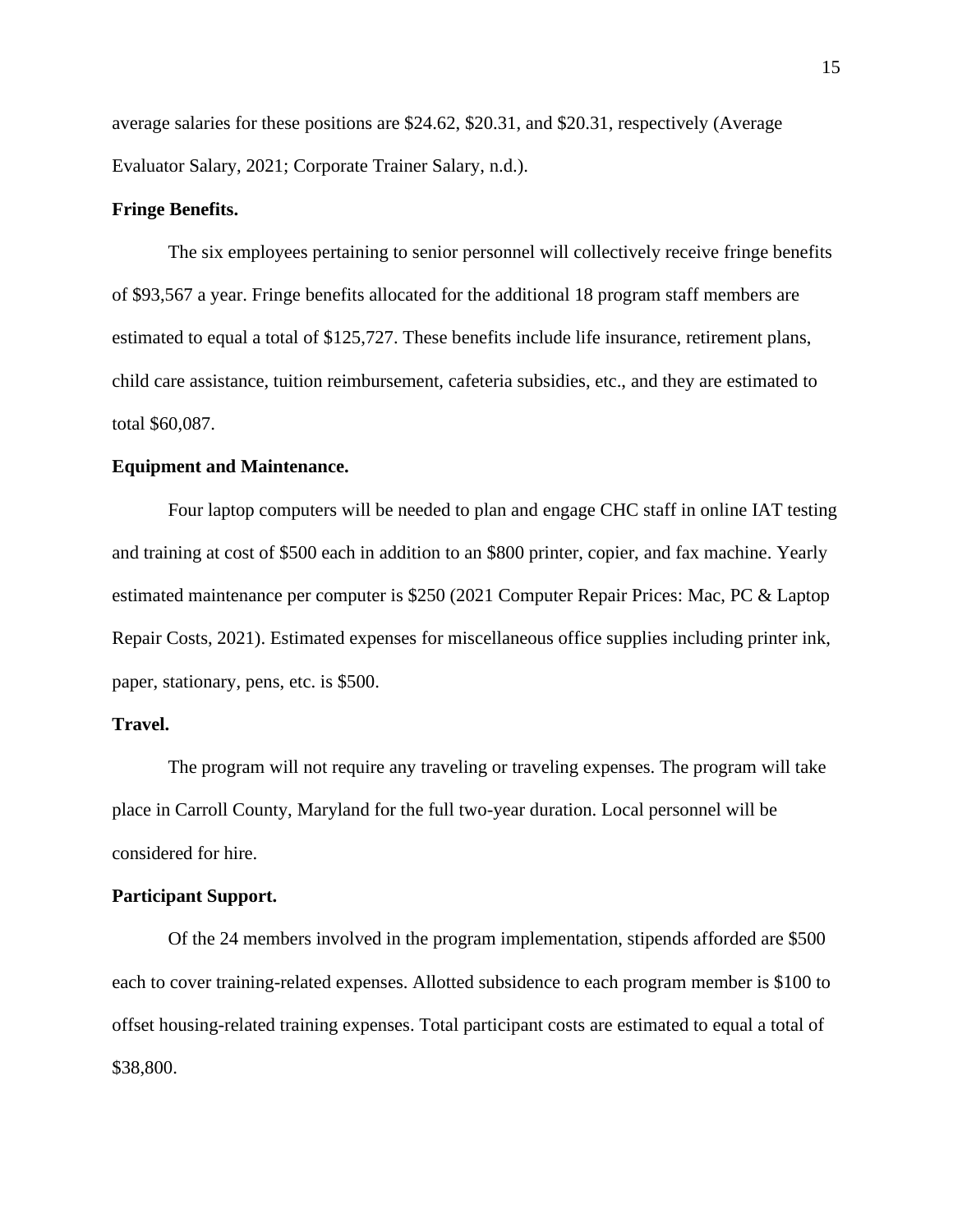### **Other Direct Costs.**

Staff training and maintenance costs are estimated to be \$1,111 per person (ELM Learning, 2021). The program will consist of 24 personnel requiring a total of \$26,664 to be allocated to this expense. Additionally, each of the four laptop computers will need to be equipped with Adobe Captivate, training module development software, which costs \$39.99 a month. On four laptops for 12 months, the estimated cost is \$1,919.52 (Adobe Captivate, 2021). Publications are estimated to cost \$1,350 each, and the program anticipates releasing two publications (Van Noordan, 2013). Finally, according to Marketing Costs Healthcare, n.d., estimated costs for ads and program promotion are \$3,000 a month.

#### **Evaluation Plan**

## *Definition of Program Success*

The proposed intervention to reduce implicit bias in the Carroll Hospital Center will be successful if the mitigation of implicit bias in CHC personnel reduces health disparities in the hospital's minority patients. If the intervals between non-Hispanic Black and White infant mortality and cardiovascular morbidity each decrease by 1.25 percent, the program will be considered successful.

#### *Key Evaluation Questions*

Were the Hospital Practice Strengthening Sessions successful in reducing the quarterly IAT scores of health professionals at the Carroll Hospital Center? Did the Medicare *Hospital Compare* rating improve for CHC? Did the reduction of implicit bias in CHC professionals contribute to increased equitability in the scores for infant mortality and cardiovascular morbidity amongst race? How receptive were the CHC professionals to the program's interventions? How can this project be improved or replicated in a scale-up approach?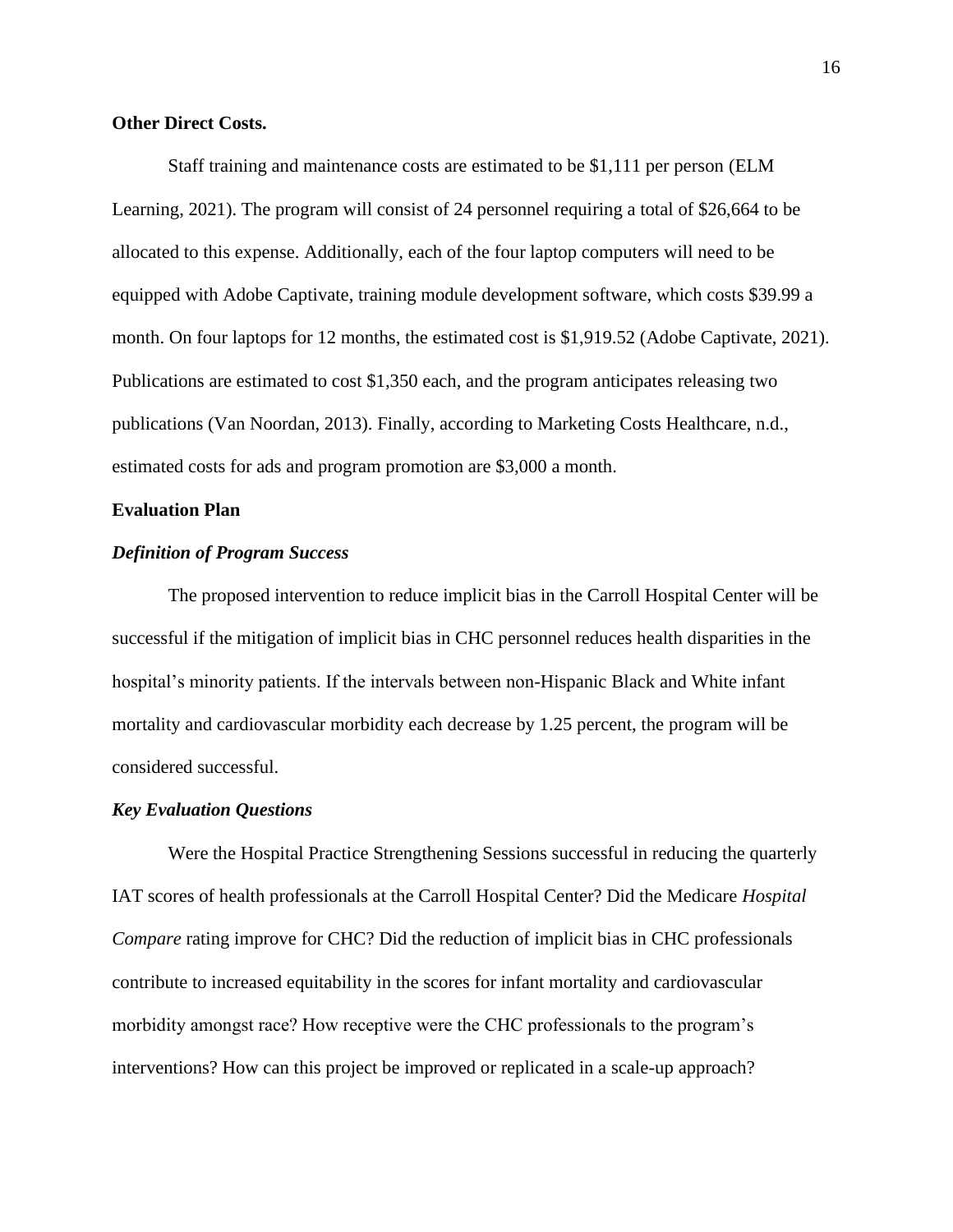## *Key Indicators of Project Performance and Outcomes*

One of the project's major key indicators of project performance is infant mortality, specifically in comparison between the White and non-Hispanic Black populations. While in the state of Maryland, the White infant mortality rate is 4.1 deaths per 1,000 live births, the non-Hispanic Black infant mortality rate is more than double that at 10.2 deaths per 1,000 live births (*Vital Statistics Administration* et al., 2018). According to Saluja et. al, multiple studies suggest a major source of this disparity is the presence of racial implicit bias in the healthcare system. Since high-stress environments foster harmful cognitive processes, settings such as emergency departments and labor and delivery units are vulnerable to pervasive bias-contributing disparities. In 2012, a study found, when adjusting for necessary procedures, cesarean sections, a procedure which increases the likelihood of a negative maternal/fetal outcome, is more likely to be performed on Black and Latina women than White women (Saluja & Bryant, 2021). As a result, it is assumed that the greater the disparity between racial infant mortality, the more likely the population is negatively affected by implicit bias.

Another major indicator of project performance is the rate of cardiovascular morbidity between the Maryland White and non-Hispanic Black populations. Black Americans are more likely to acquire non-ischemic cardiovascular illness than their white counterparts and comparatively experience higher rates of cardiovascular-related hospitalization and death (Shirey & Morris, 2019). In Maryland alone, the Non-Hispanic Black population experiences a rate of cardiovascular morbidity of 190.0 cases per 1,000 compared to 161.3 in the White population (*Vital Statistics Administration* et al., 2018). Despite the greater prevalence of risk factors, such as hypertension, faced among the Black population, the racial discrepancy in morbidity rate transcends expectations based only on racial variation of generalized cardiovascular risk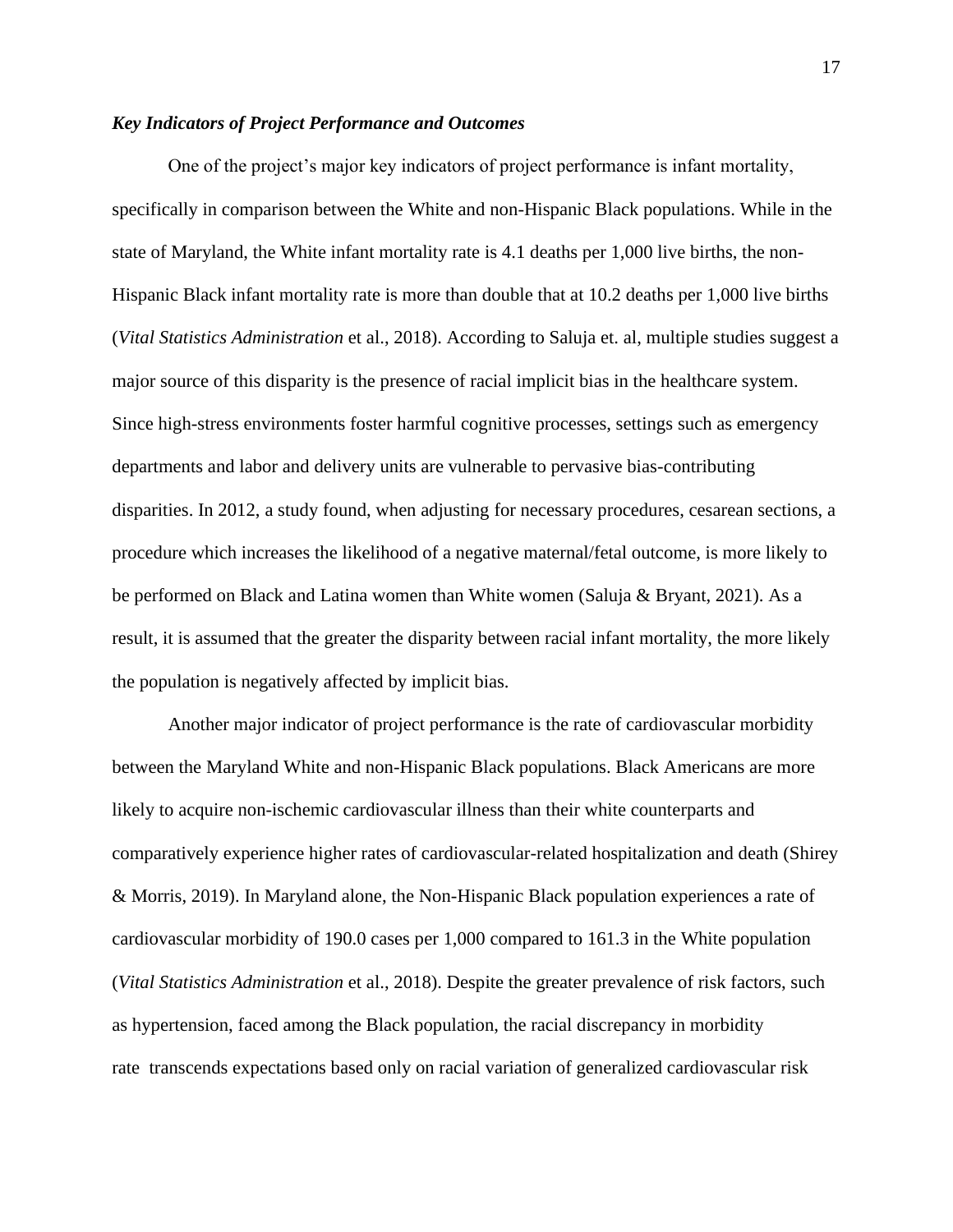factor burden (Shirey & Morris, 2019). Notwithstanding the evidence of a higher prevalence of cardiovascular morbidity in the Black population, Black patients are underrepresented in advanced cardiovascular treatments suggesting an implicit, interpersonal agency (Shirey & Morris, 2019). Thus, it is expected cardiovascular morbidity is a sound indicator of implicit bias in healthcare professionals.

Other indicators for evaluation include the progression of the Carroll Hospital Center employees implicit association scores, as well as incoming Hospital Consumer Assessment of Healthcare Providers and System data which inform the Medicare *Hospital Compare* quality rating. In order for the project for Reducing Implicit Bias in Carroll Hospital Center Using the Implicit Association Test to achieve its primary goal to contribute to the mitigation of biasrelated disparities, it must first accomplish the aim of improving the implicit association scores in Carroll Hospital Center employees; this is monitored and evaluated quarterly. This information, as well as new reports of CHC-related HCAHPS data will establish internal validity and inform the progression of intervention strategies to ensure the conditional goal of implicit bias reduction is met.

#### *Data Collection Methods*

Evaluation will be conducted using a combination of online questionnaires and face to face interviews between program staff and implicit bias training participants to establish receptivity of information, intent to progress outside of the program, impact, and feedback. These feedback mechanisms will be established quarterly following the implementation of the IAT in subsequent groups of four. The research processes and findings liaison will be responsible for the collection and synthesis of IAT scores of CHC employees obtained throughout the 24-month process in order to determine the theory of change and consequent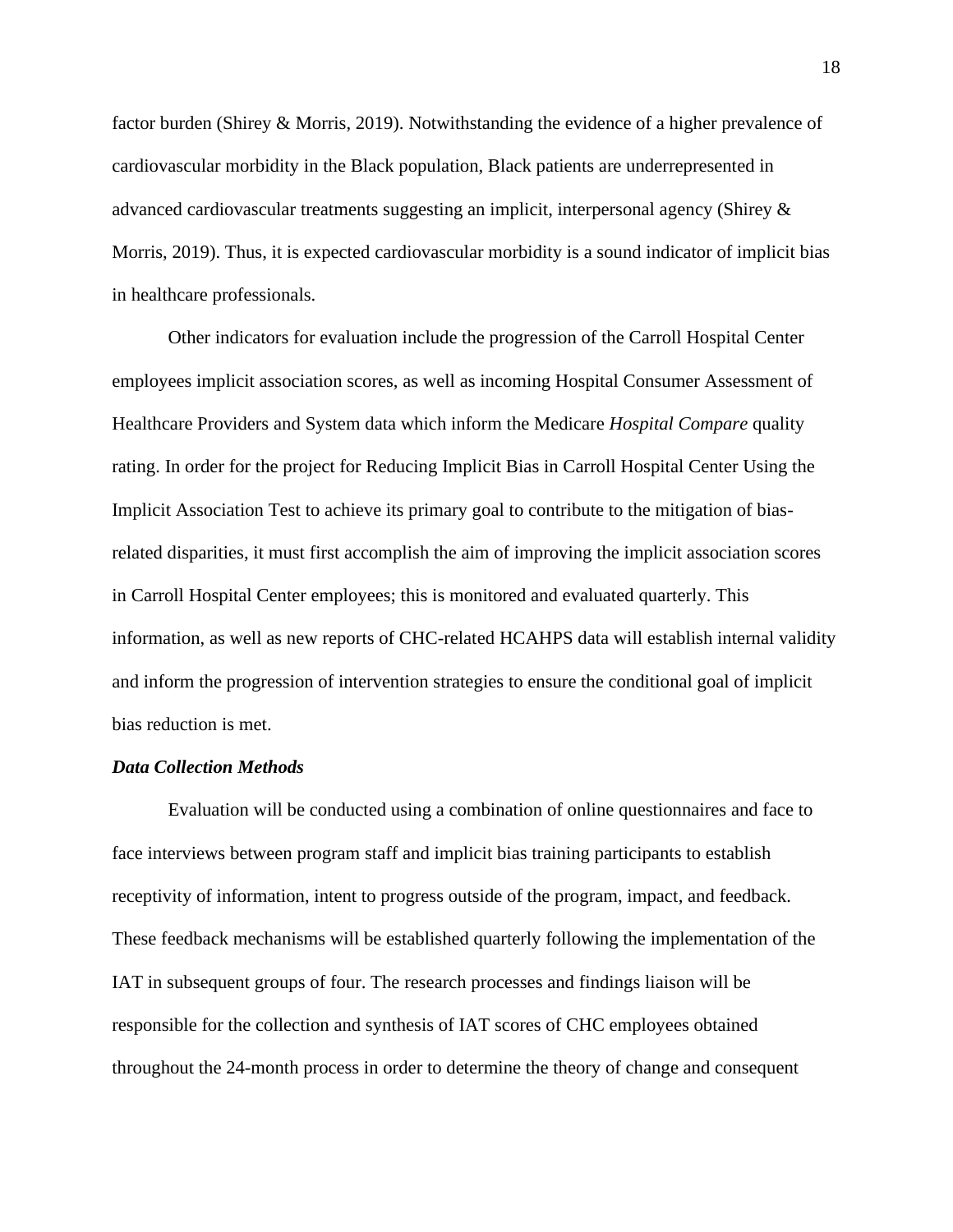success or failure of the program's intent to reduce implicit bias in addition to the progression of participation among CHC employees. The research processes and findings liaison, in addition to the social marketing team, is also in charge of collaborating with the community consortium to identify local impact through word of mouth, social media inquiries and interaction, and analysis of HCAHPS and Medicare *Hospital Compare* data.

#### *Ethical Considerations*

In pursuit of the application of the project for Reducing Implicit Bias in Carroll Hospital Center Using the Implicit Association Test, ethical considerations of scalability, federal regulations, and participant eligibility were examined. For instance, with the intent to expand the impacted population, this project addresses external validity through the analysis of the pilot program's intervention strategies and outcomes. It observes the legal considerations of the target country, the United States, with translatability to other health systems and international essential public health functions (*CDC 10 Essential Public Health Services*, 2021). In conjunction with The U.S. Department of Health and Human Services' codified regulations, the program to reduce implicit bias observes ethical hiring and subjectifying principles. Program staff will be employed and trained with culturally competent consideration to engage all hospital staff in the same mediation regardless of and with respect to social context. Program participants will be properly informed of the 24 month proceedings, and written consent will be obtained from each CHC employee (OHRP, 2016). Eligibility for participation is limited to the employees of Carroll Hospital Center in cooperation with CHC patients and the Carroll County community.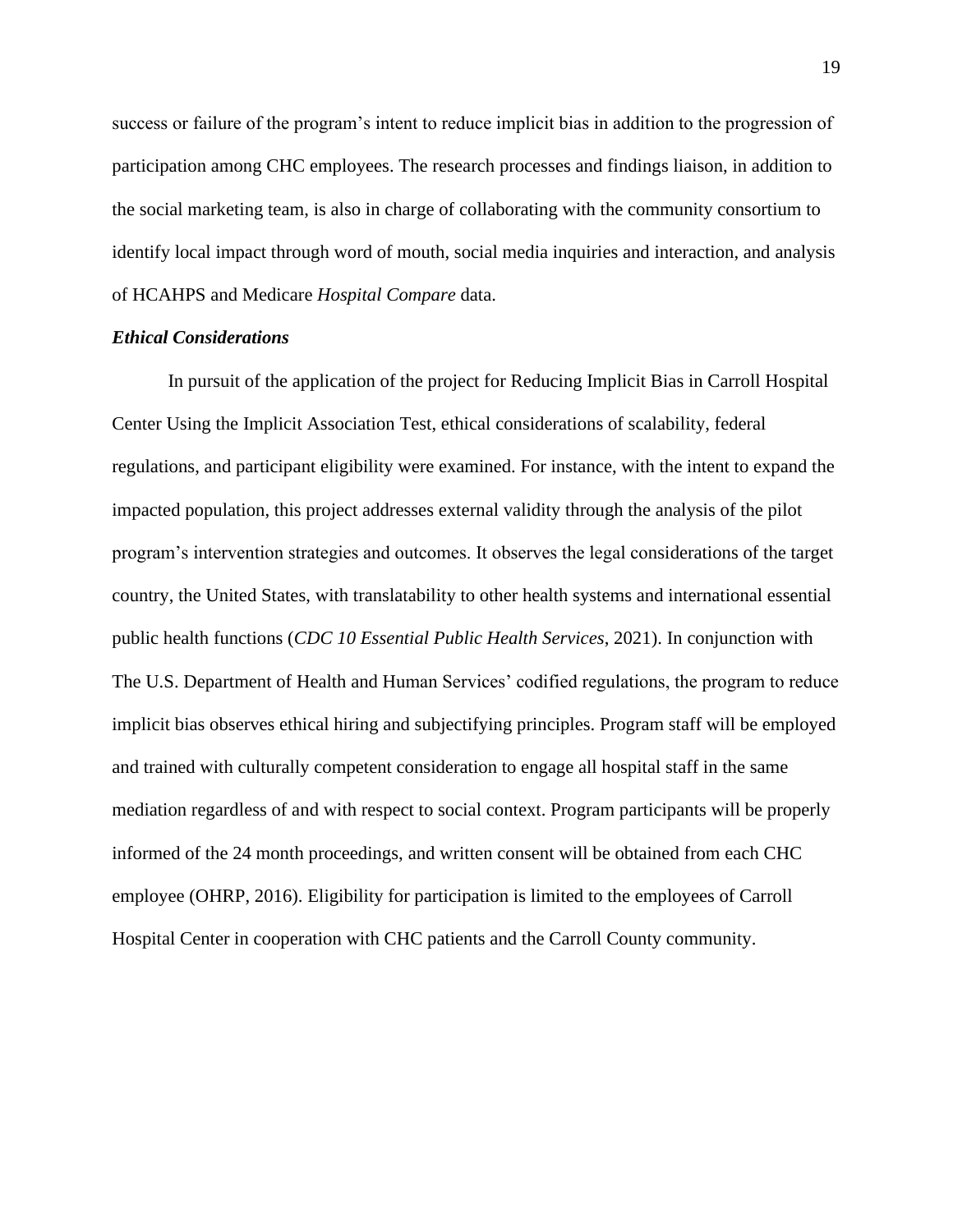#### **References**

*2021 Computer Repair Prices: Mac, PC & Laptop Repair Costs*. (2021, September 21). Thumbtack.<https://www.thumbtack.com/p/computer-repair-prices>

*Administrative Coordinator salary in Maryland*. (n.d.). Retrieved December 6, 2021, from

[https://www.indeed.com/career/administrative-coordinator/salaries/MD?from=top\\_sb](https://www.indeed.com/career/administrative-coordinator/salaries/MD?from=top_sb)

*Adobe Captivate—Design awesome courses in mins*. (2021).

[https://www.adobe.com/products/captivate.html?sdid=T32PLZ4K&mv=search&promoid](https://www.adobe.com/products/captivate.html?sdid=T32PLZ4K&mv=search&promoid=70114000002XDiFAAW&ef_id=CjwKCAiAhreNBhAYEiwAFGGKPA7AhBPSblEk7RHdiVoGjHdcBK68HTRFiuKufgS_a8qK83gabWsL_RoChTEQAvD_BwE:G:s&s_kwcid=AL!3085!3!361315670052!b!!g!!%2Badobe%20%2Bcaptivate&gclid=CjwKCAiAhreNBhAYEiwAFGGKPA7AhBPSblEk7RHdiVoGjHdcBK68HTRFiuKufgS_a8qK83gabWsL_RoChTEQAvD_BwE) [=70114000002XDiFAAW&ef\\_id=CjwKCAiAhreNBhAYEiwAFGGKPA7AhBPSblEk7](https://www.adobe.com/products/captivate.html?sdid=T32PLZ4K&mv=search&promoid=70114000002XDiFAAW&ef_id=CjwKCAiAhreNBhAYEiwAFGGKPA7AhBPSblEk7RHdiVoGjHdcBK68HTRFiuKufgS_a8qK83gabWsL_RoChTEQAvD_BwE:G:s&s_kwcid=AL!3085!3!361315670052!b!!g!!%2Badobe%20%2Bcaptivate&gclid=CjwKCAiAhreNBhAYEiwAFGGKPA7AhBPSblEk7RHdiVoGjHdcBK68HTRFiuKufgS_a8qK83gabWsL_RoChTEQAvD_BwE) [RHdiVoGjHdcBK68HTRFiuKufgS\\_a8qK83gabWsL\\_RoChTEQAvD\\_BwE:G:s&s\\_kwci](https://www.adobe.com/products/captivate.html?sdid=T32PLZ4K&mv=search&promoid=70114000002XDiFAAW&ef_id=CjwKCAiAhreNBhAYEiwAFGGKPA7AhBPSblEk7RHdiVoGjHdcBK68HTRFiuKufgS_a8qK83gabWsL_RoChTEQAvD_BwE:G:s&s_kwcid=AL!3085!3!361315670052!b!!g!!%2Badobe%20%2Bcaptivate&gclid=CjwKCAiAhreNBhAYEiwAFGGKPA7AhBPSblEk7RHdiVoGjHdcBK68HTRFiuKufgS_a8qK83gabWsL_RoChTEQAvD_BwE) [d=AL!3085!3!361315670052!b!!g!!%2Badobe%20%2Bcaptivate&gclid=CjwKCAiAhre](https://www.adobe.com/products/captivate.html?sdid=T32PLZ4K&mv=search&promoid=70114000002XDiFAAW&ef_id=CjwKCAiAhreNBhAYEiwAFGGKPA7AhBPSblEk7RHdiVoGjHdcBK68HTRFiuKufgS_a8qK83gabWsL_RoChTEQAvD_BwE:G:s&s_kwcid=AL!3085!3!361315670052!b!!g!!%2Badobe%20%2Bcaptivate&gclid=CjwKCAiAhreNBhAYEiwAFGGKPA7AhBPSblEk7RHdiVoGjHdcBK68HTRFiuKufgS_a8qK83gabWsL_RoChTEQAvD_BwE) [NBhAYEiwAFGGKPA7AhBPSblEk7RHdiVoGjHdcBK68HTRFiuKufgS\\_a8qK83gab](https://www.adobe.com/products/captivate.html?sdid=T32PLZ4K&mv=search&promoid=70114000002XDiFAAW&ef_id=CjwKCAiAhreNBhAYEiwAFGGKPA7AhBPSblEk7RHdiVoGjHdcBK68HTRFiuKufgS_a8qK83gabWsL_RoChTEQAvD_BwE:G:s&s_kwcid=AL!3085!3!361315670052!b!!g!!%2Badobe%20%2Bcaptivate&gclid=CjwKCAiAhreNBhAYEiwAFGGKPA7AhBPSblEk7RHdiVoGjHdcBK68HTRFiuKufgS_a8qK83gabWsL_RoChTEQAvD_BwE) [WsL\\_RoChTEQAvD\\_BwE](https://www.adobe.com/products/captivate.html?sdid=T32PLZ4K&mv=search&promoid=70114000002XDiFAAW&ef_id=CjwKCAiAhreNBhAYEiwAFGGKPA7AhBPSblEk7RHdiVoGjHdcBK68HTRFiuKufgS_a8qK83gabWsL_RoChTEQAvD_BwE:G:s&s_kwcid=AL!3085!3!361315670052!b!!g!!%2Badobe%20%2Bcaptivate&gclid=CjwKCAiAhreNBhAYEiwAFGGKPA7AhBPSblEk7RHdiVoGjHdcBK68HTRFiuKufgS_a8qK83gabWsL_RoChTEQAvD_BwE)

*Average Director Of Health Education Salary 2021: Hourly and Annual Salaries*. (2020, May

18).<https://www.zippia.com/director-of-health-education-jobs/salary/>

*Average Evaluator Salary 2021: Hourly and Annual Salaries*. (2020, May 18).

<https://www.zippia.com/evaluator-jobs/salary/>

*Average Liaison Salary 2021: Hourly and Annual Salaries*. (2020, May 18).

<https://www.zippia.com/liaison-jobs/salary/>

*Average Scheduling Coordinator Salary 2021: Hourly and Annual Salaries*. (2020, May 18). <https://www.zippia.com/scheduling-coordinator-jobs/salary/>

Baptiste-Roberts, K., Oranuba, E., Werts, N., & Edwards, L. V. (2017). Addressing Healthcare

Disparities among Sexual Minorities. *Obstetrics and Gynecology Clinics of North America*,

*44*(1), 71–80.<https://doi.org/10.1016/j.ogc.2016.11.003>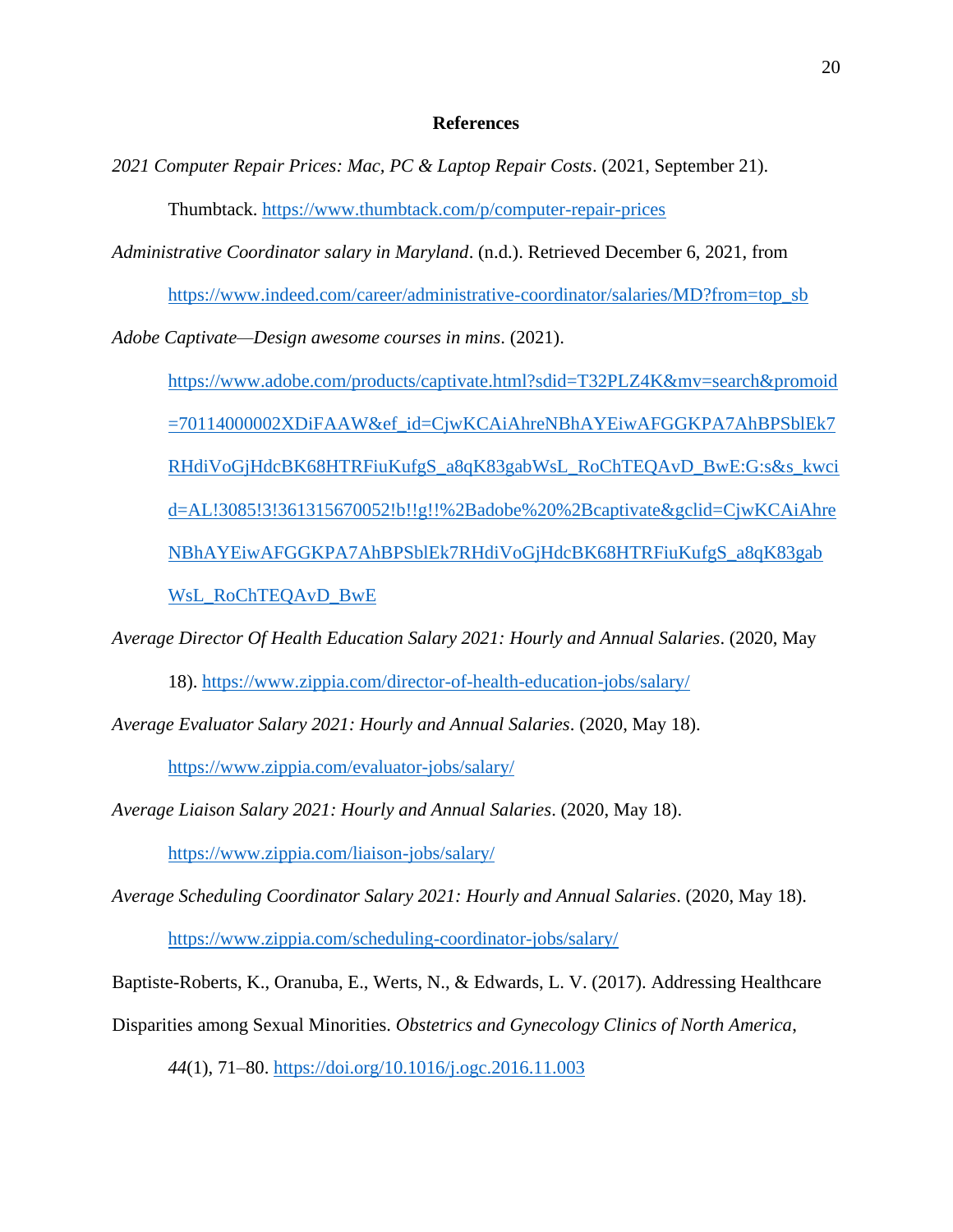- Burgess, D. J., Beach, M. C., & Saha, S. (2017). Mindfulness practice: A promising approach to reducing the effects of clinician implicit bias on patients. *Patient Education and Counseling*, *100*(2), 372–376.<https://doi.org/10.1016/j.pec.2016.09.005>
- Capers IV, Q. (2020, May 13). *How Clinicians and Educators Can Mitigate Implicit Bias in Patient Care and Candidate Selection in Medical Education*. ATS Scholar. <https://www.atsjournals.org/doi/full/10.34197/ats-scholar.2020-0024PS>

*Carroll Hospital Center*. (2021). *Hospital Compare*.

<https://www.medicare.gov/care-compare/details/hospital/210033?state=MD>

*Carroll Hospital Center, Inc. Company Profile | Westminster, MD | Competitors, Financials & Contacts—Dun & Bradstreet*. (2020). [https://www.dnb.com/business-directory/company](https://www.dnb.com/business-directory/company-profiles.carroll_hospital_center_inc.d07f51d2ea2fb6c29962ee7c46e59926.html)[profiles.carroll\\_hospital\\_center\\_inc.d07f51d2ea2fb6c29962ee7c46e59926.html](https://www.dnb.com/business-directory/company-profiles.carroll_hospital_center_inc.d07f51d2ea2fb6c29962ee7c46e59926.html)

*Community Health Worker salary in Baltimore, MD*. (2021).

<https://www.indeed.com/career/community-health-worker/salaries/Baltimore--MD>

- *Corporate Trainer Salary | PayScale*. (n.d.). Retrieved December 6, 2021, from [https://www.payscale.com/research/US/Job=Corporate\\_Trainer/Salary](https://www.payscale.com/research/US/Job=Corporate_Trainer/Salary)
- ELM Learning. (2021, March 12). *How Much Does Employee Training Really Cost?* <https://elmlearning.com/how-much-does-employee-training-really-cost/>
- *Finance Officer salary in Maryland*. (n.d.). Retrieved December 6, 2021, from <https://www.indeed.com/career/finance-officer/salaries/MD>
- *Find Healthcare Providers: Compare Care Near You | Medicare.* (n.d.). Retrieved November 5, 2021, from<https://www.medicare.gov/care-compare/details/hospital/210033?state=MD>
- Hall, W. J., Chapman, M. V., Lee, K. M., Merino, Y. M., Thomas, T. W., Payne, B. K., Eng, E., Day, S. H., & Coyne-Beasley, T. (2015). Implicit Racial/Ethnic Bias Among Health Care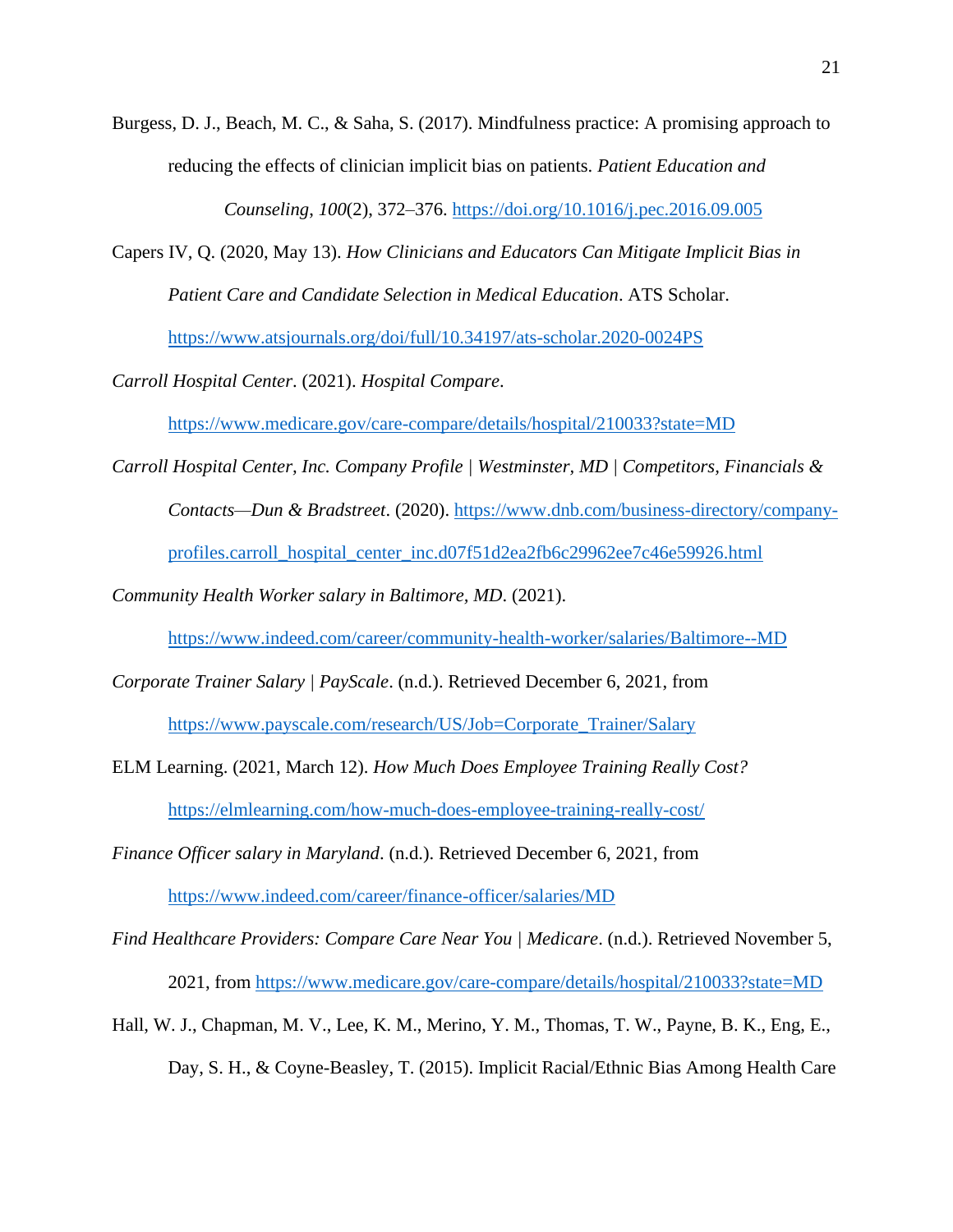Professionals and Its Influence on Health Care Outcomes: A Systematic Review.

*American Journal of Public Health*, *105*(12), e60–e76.

<https://doi.org/10.2105/AJPH.2015.302903>

*Health Policy Analyst Salary | PayScale*. (2021, October 25).

[https://www.payscale.com/research/US/Job=Health\\_Policy\\_Analyst/Salary](https://www.payscale.com/research/US/Job=Health_Policy_Analyst/Salary)

- *Health Writer Salary | PayScale*. (n.d.). Retrieved December 6, 2021, from [https://www.payscale.com/research/US/Job=Health\\_Writer/Salary](https://www.payscale.com/research/US/Job=Health_Writer/Salary)
- HRSA Health Workforce, U.S. Department of Health and Human Services, Health Resources and Services Administration, Bureau of Health Workforce, & National Center for Health Workforce Analysis. (2017). *Sex, Race, and Ethnic Diversity of U.S. Health Occupations (2011-2015)*. 14.
- Issel, M. L., Wells, R., & Williams, M. (2022). *Health Program Planning and Evaluation* (Fifth Edition). Jones & Bartlett Learning.
- Kang, J. (n.d.). *Implicit Bias—UCLA Equity, Diversity & Inclusion*. Retrieved October 9, 2021, from<https://equity.ucla.edu/know/implicit-bias/>
- Maina, I. W., Belton, T. D., Ginzberg, S., Singh, A., & Johnson, T. J. (2018). A decade of studying implicit racial/ethnic bias in healthcare providers using the implicit association test. *Social Science & Medicine*, *199*, 219–229.

<https://doi.org/10.1016/j.socscimed.2017.05.009>

- *Marketing Costs Healthcare: What You Need to Know*. (n.d.). Retrieved December 6, 2021, from <https://www.responsify.com/marketing-costs-healthcare/>
- Office for Human Resource Protections (OHRP), (2016, February 16). *Regulations*. HHS.Gov[.](https://www.hhs.gov/ohrp/regulations-and-policy/regulations/index.html) <https://www.hhs.gov/ohrp/regulations-and-policy/regulations/index.html>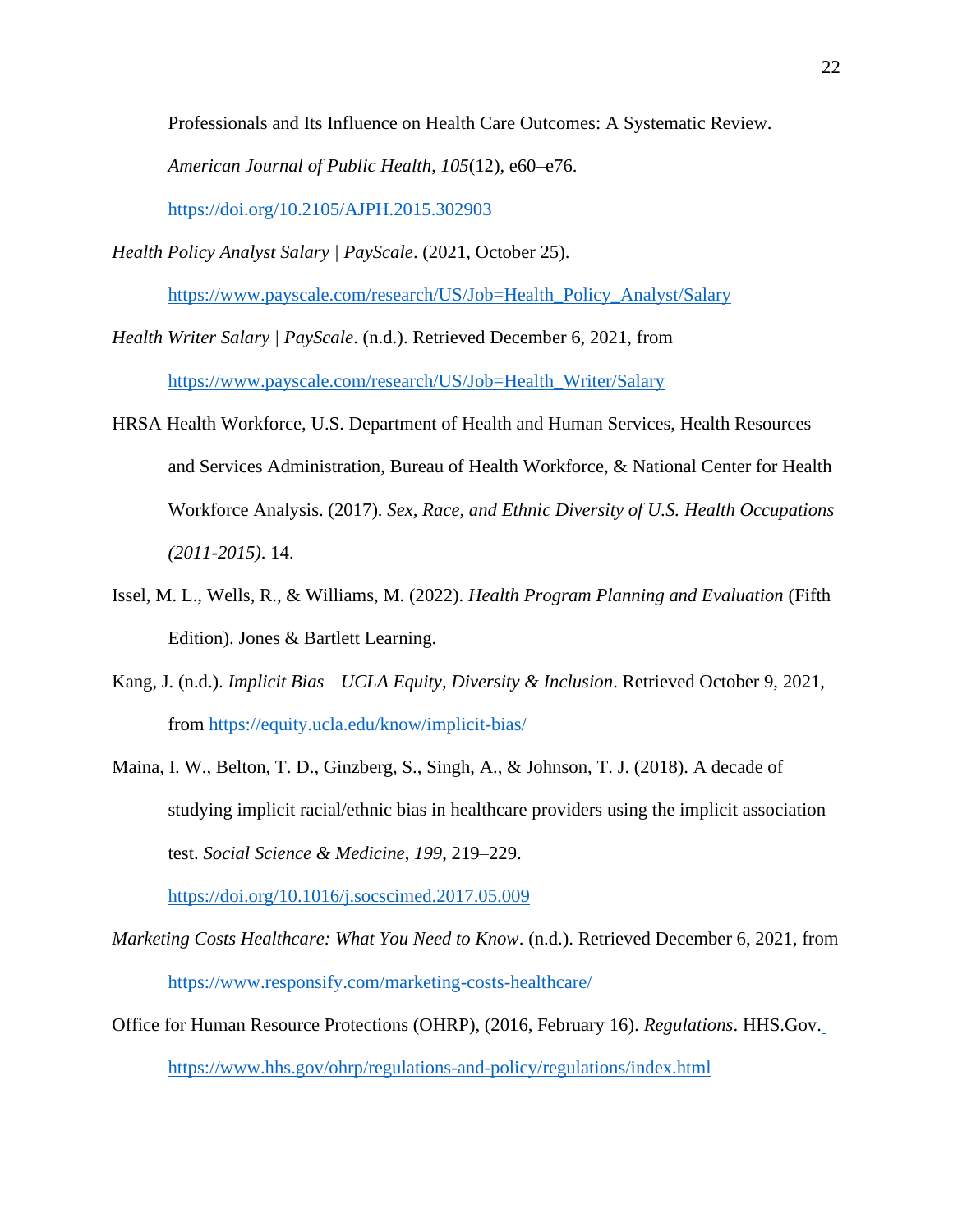- Ogunyemi, D. (2021). A Practical Approach to Implicit Bias Training. *Journal of Graduate Medical Education*, *13*(4), 583–584.<https://doi.org/10.4300/JGME-D-21-00598.1>
- *Project Implicit.* (n.d.). Retrieved October 10, 2021, from<https://www.projectimplicit.net/> *Quality Manager salary in Maryland*. (2021).

<https://www.indeed.com/career/quality-manager/salaries/MD>

Rose, Jillian. A., & Flores, M. (2020, May 8). *Heightening Awareness of Implicit Bias and Its Impact on Patient Care During COVID-19*. Hospital for Special Surgery. [https://www.hss.edu/conditions\\_heightening-awareness-implicit-bias-impact-patient](https://www.hss.edu/conditions_heightening-awareness-implicit-bias-impact-patient-care-during-COVID-19.asp)[care-during-COVID-19.asp](https://www.hss.edu/conditions_heightening-awareness-implicit-bias-impact-patient-care-during-COVID-19.asp)

Salary.com. (2021). *Salary Calculator*. Salary.Com.

<https://www.salary.com/tools/salary-calculator/public-health-program-manager-hourly>

- Saluja, B., & Bryant, Z. (2021). How Implicit Bias Contributes to Racial Disparities in Maternal Morbidity and Mortality in the United States. *Journal of Women's Health*, *30*(2), 270– 273. <https://doi.org/10.1089/jwh.2020.8874>
- Shirey, T. E., & Morris, A. A. (2019). Different Lenses for the Same Story: Examining How Implicit Bias Can Lead Us to Different Clinical Decisions for the "Same" Patient. *Journal of the American Heart Association*, *8*(22), e014355[.](https://doi.org/10.1161/JAHA.119.014355)

<https://doi.org/10.1161/JAHA.119.014355>

*Social Media Marketer Annual Salary (\$41,227 Avg | Nov 2021)*. (n.d.). ZipRecruiter. Retrieved December 6, 2021, from

<https://www.ziprecruiter.com/Salaries/Social-Media-Marketer-Salary>

*Sustainable Development Goals*. (n.d.). Retrieved March 11, 2022, from <https://sdgs.un.org/goals> Van Noordan, R. (2013, March 27). *The True Cost of Science Publishing*. Open Access.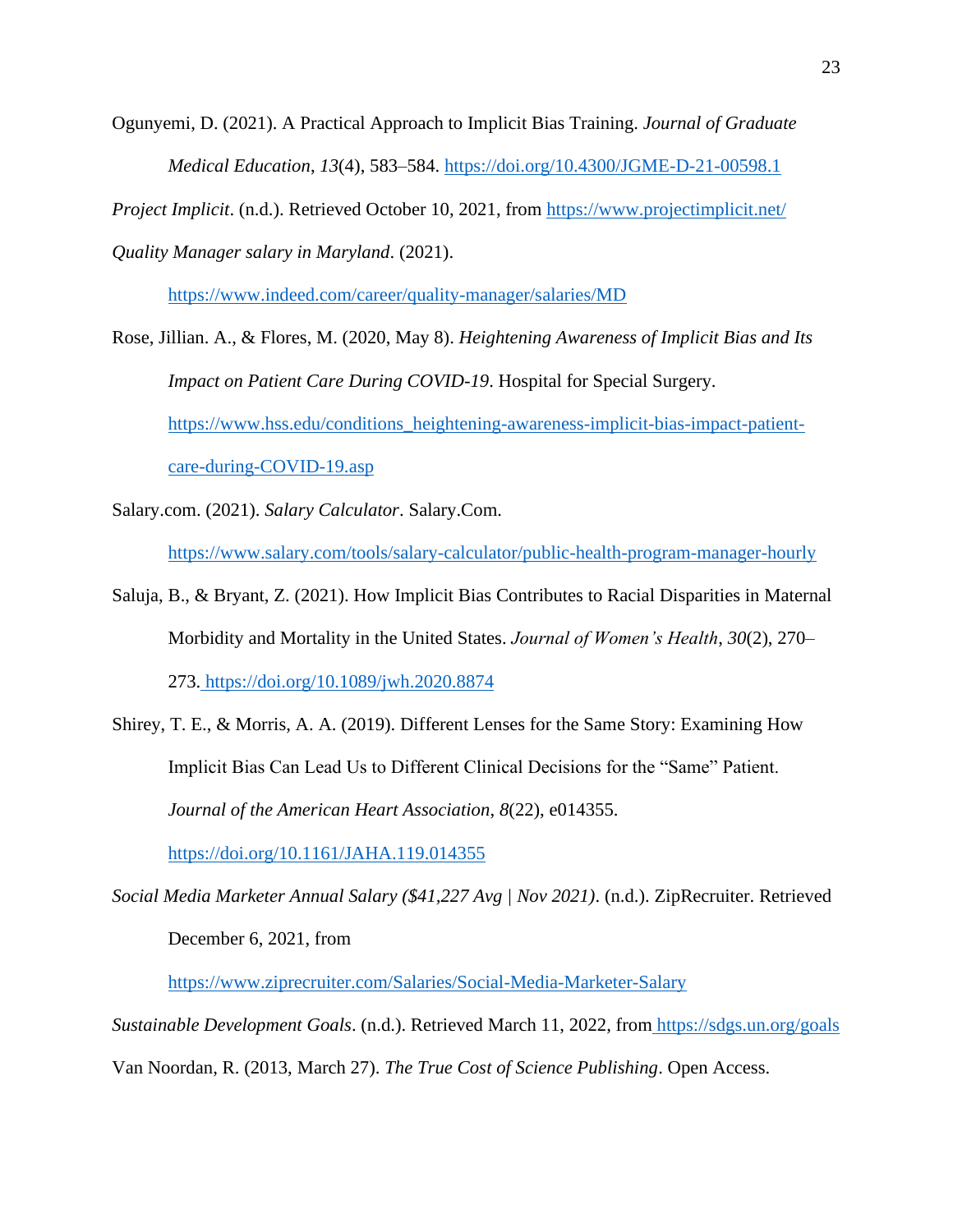<https://www.nature.com/articles/495426a>

Vital Statistics Administration, Maryland Department of Health, Neall, R., R., Hurt, S. L., &

Weaver, C. D. (2018). *Maryland Vital Statistics Annual Report*. Maryland Department of Health Vital Statistics Administration.

[https://health.maryland.gov/vsa/Documents/Reports%20and%20Data/Annual%20Reports](https://health.maryland.gov/vsa/Documents/Reports%20and%20Data/Annual%20Reports/2018annual_rev3.pdf)

[/2018annual\\_rev3.pdf](https://health.maryland.gov/vsa/Documents/Reports%20and%20Data/Annual%20Reports/2018annual_rev3.pdf)

*Weight*. (n.d.). Retrieved December 15, 2021, from

<https://implicit.harvard.edu/implicit/canada/background/weightinfo.html>

*Westminster, MD*. (2019). Data USA.

<https://datausa.io/profile/geo/westminster-md#demographics>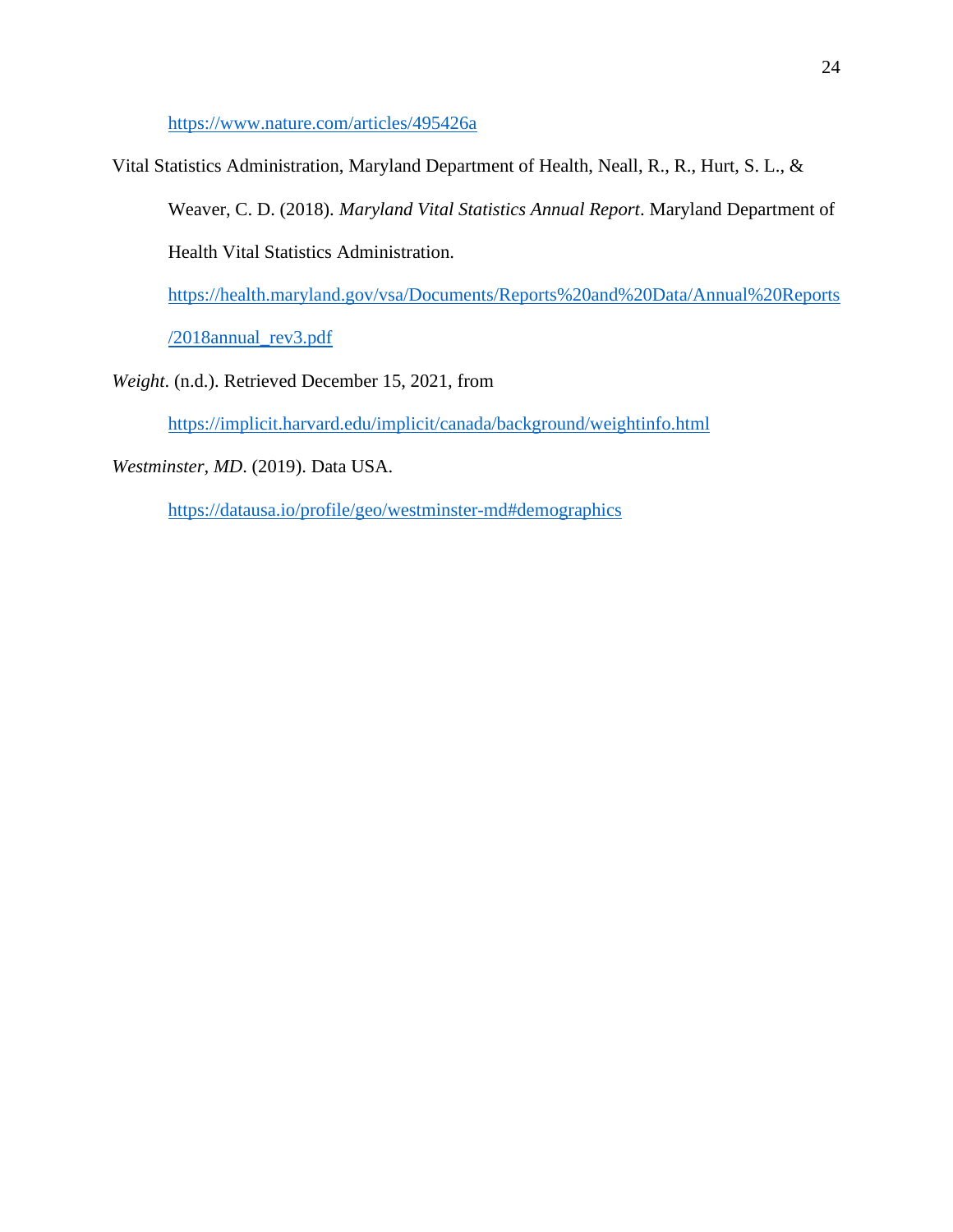# **Appendix A**

# Stakeholder Engagement Table

| <b>Stakeholders</b>                           | <b>Description</b>                                                                                                                                                                                               | <b>Examples</b>                                                                                                                                                                                                                                                                                                                                                                                   | <b>Shared Information</b>                                                                                                                                                                                                                                                                                     |  |  |  |  |
|-----------------------------------------------|------------------------------------------------------------------------------------------------------------------------------------------------------------------------------------------------------------------|---------------------------------------------------------------------------------------------------------------------------------------------------------------------------------------------------------------------------------------------------------------------------------------------------------------------------------------------------------------------------------------------------|---------------------------------------------------------------------------------------------------------------------------------------------------------------------------------------------------------------------------------------------------------------------------------------------------------------|--|--|--|--|
| Program<br>Planners and<br>Decision<br>Makers | Program planners and decision<br>makers are responsible for the<br>organization, functionality, and<br>prioritization of the program<br>based on funding-availability,<br>budgeted needs, and program<br>demand. | • Program Manager<br>• Administrative Advisory Committee<br>• Director of Health Education Planning and Engagement<br>• Community Health Officer<br>• HCAHPS and Vital Statistics Evaluators<br>• Workplace Improvement and Hospital Practice<br><b>Strengthening Sessions Planning Committees</b><br>• Total Quality Manager<br>• Director of Scheduling and Coordination<br>• Financial Officer | These stakeholders will be given the<br>overall goals and objectives of the<br>program.<br>Program planners and decision makers<br>will be advised of the importance and<br>relevance of the program's functions.<br>These stakeholders will receive the<br>quarterly IAT results for evaluation<br>purposes. |  |  |  |  |
| Program<br>Implementers                       | Program implementers are<br>directly involved with the day-to-<br>day operations and execution of<br>the program to reduce implicit<br>bias in CHC.                                                              | • Workplace Improvement and Hospital Practice<br><b>Strengthening Sessions Engagement Teams</b><br>• CHC Liaison Officer<br>• CHC Policy Development Committee<br>• Social Marketing Team<br>• Volunteers and Advisory Consortia                                                                                                                                                                  | These stakeholders will be given the<br>overall goals and objectives of the<br>program and will receive monthly<br>inputs and updates from advisory<br>committees.                                                                                                                                            |  |  |  |  |
| Program<br>Participants                       | The program will administer<br>training to all personnel<br>pertaining to CHC. The<br>anonymous responses of CHC<br>patients with explicit<br>consideration of minority health<br>will be utilized.              | • CHC Administration<br>• Current and Future CHC Personnel<br>• HCAHPS Respondents<br>• CHC In-Patient and Out-Patient Vital Statistics                                                                                                                                                                                                                                                           | CHC Administration will participate<br>in monthly meetings.<br>CHC personnel will participate in<br>training and evaluation.<br>The Carroll community will have<br>access to quarterly reports.                                                                                                               |  |  |  |  |
| Program<br>Partners                           | The program to reduce implicit<br>bias in healthcare in partnership<br>with the CHC is funded entirely<br>by the Agency for Healthcare<br>Research & Quality.                                                    | Agency for Healthcare<br>Research & Quality (AHRQ)                                                                                                                                                                                                                                                                                                                                                | The Agency for Healthcare Research<br>& Quality will be given quarterly<br>financial and progressive reports.                                                                                                                                                                                                 |  |  |  |  |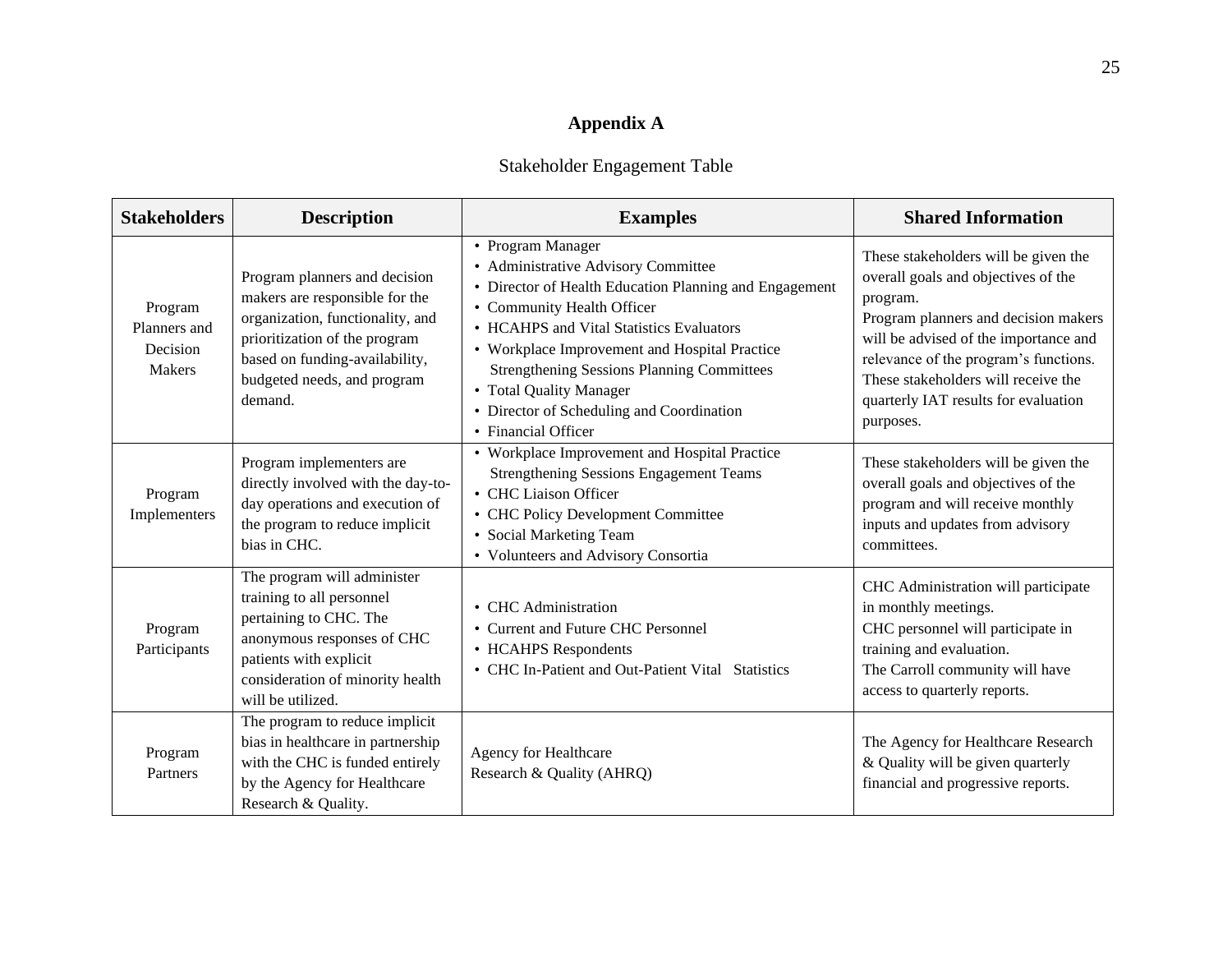# **Appendix B**

# Timeline

| <b>Duration: Dec. 2022-Oct. 2024</b>                                                                     |   | 2022 |   |              |   |              |   |          | 2023 |              |   |          |   |   |   | 2024         |   |              |   |   |   |              |   |          |
|----------------------------------------------------------------------------------------------------------|---|------|---|--------------|---|--------------|---|----------|------|--------------|---|----------|---|---|---|--------------|---|--------------|---|---|---|--------------|---|----------|
| <b>Activity:</b>                                                                                         | N | D    | J | $\mathbf{F}$ | M | $\mathbf{A}$ | M | $J \mid$ | J    | $\mathbf{A}$ | S | $\Omega$ | N | D | J | $\mathbf{F}$ | M | $\mathbf{A}$ | M | J | J | $\mathbf{A}$ | S | $\Omega$ |
| Establish program logistics                                                                              |   |      |   |              |   |              |   |          |      |              |   |          |   |   |   |              |   |              |   |   |   |              |   |          |
| Secure grant funding mechanism                                                                           |   |      |   |              |   |              |   |          |      |              |   |          |   |   |   |              |   |              |   |   |   |              |   |          |
| Hire program staff                                                                                       |   |      |   |              |   |              |   |          |      |              |   |          |   |   |   |              |   |              |   |   |   |              |   |          |
| Set-up employee payroll                                                                                  |   |      |   |              |   |              |   |          |      |              |   |          |   |   |   |              |   |              |   |   |   |              |   |          |
| Train program staff                                                                                      |   |      |   |              |   |              |   |          |      |              |   |          |   |   |   |              |   |              |   |   |   |              |   |          |
| Set up data-recording and marketing<br>mechanisms                                                        |   |      |   |              |   |              |   |          |      |              |   |          |   |   |   |              |   |              |   |   |   |              |   |          |
| Develop eight IAT-specialized training<br>modules for Hospital Practice<br><b>Strengthening Sessions</b> |   |      |   |              |   |              |   |          |      |              |   |          |   |   |   |              |   |              |   |   |   |              |   |          |
| Record and analyze HCAHPS and<br>CHC vital statistics                                                    |   |      |   |              |   |              |   |          |      |              |   |          |   |   |   |              |   |              |   |   |   |              |   |          |
| Plan Workplace Improvement Sessions                                                                      |   |      |   |              |   |              |   |          |      |              |   |          |   |   |   |              |   |              |   |   |   |              |   |          |
| Implement Workplace Improvement<br><b>Sessions</b>                                                       |   |      |   |              |   |              |   |          |      |              |   |          |   |   |   |              |   |              |   |   |   |              |   |          |
| Administer IATs to all CHC personnel                                                                     |   |      |   |              |   |              |   |          |      |              |   |          |   |   |   |              |   |              |   |   |   |              |   |          |
| Deliver Hospital Practice Strengthening<br>Sessions to outlying respondents                              |   |      |   |              |   |              |   |          |      |              |   |          |   |   |   |              |   |              |   |   |   |              |   |          |
| Analyze and report results                                                                               |   |      |   |              |   |              |   |          |      |              |   |          |   |   |   |              |   |              |   |   |   |              |   |          |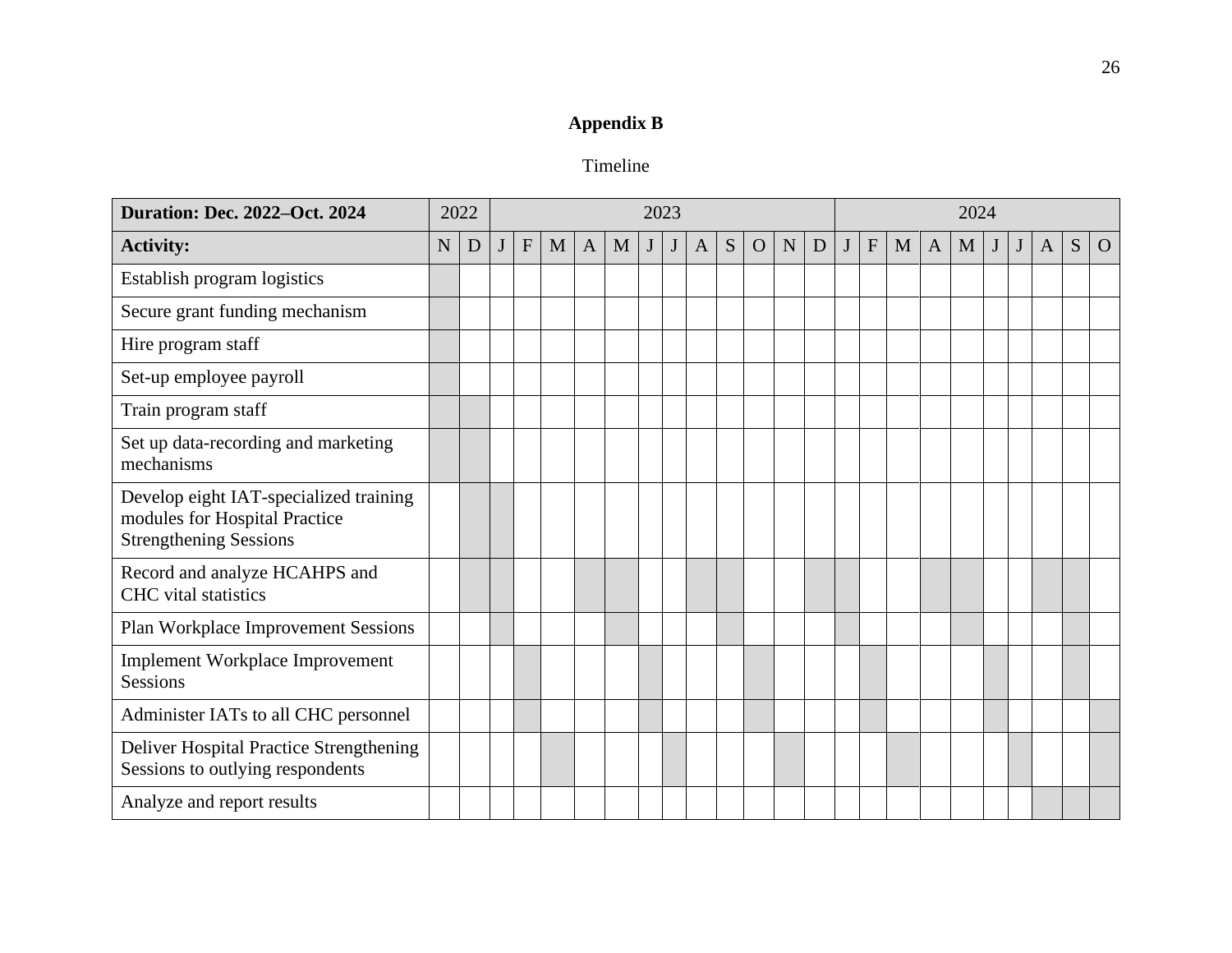## **Appendix C**

## Personnel Table

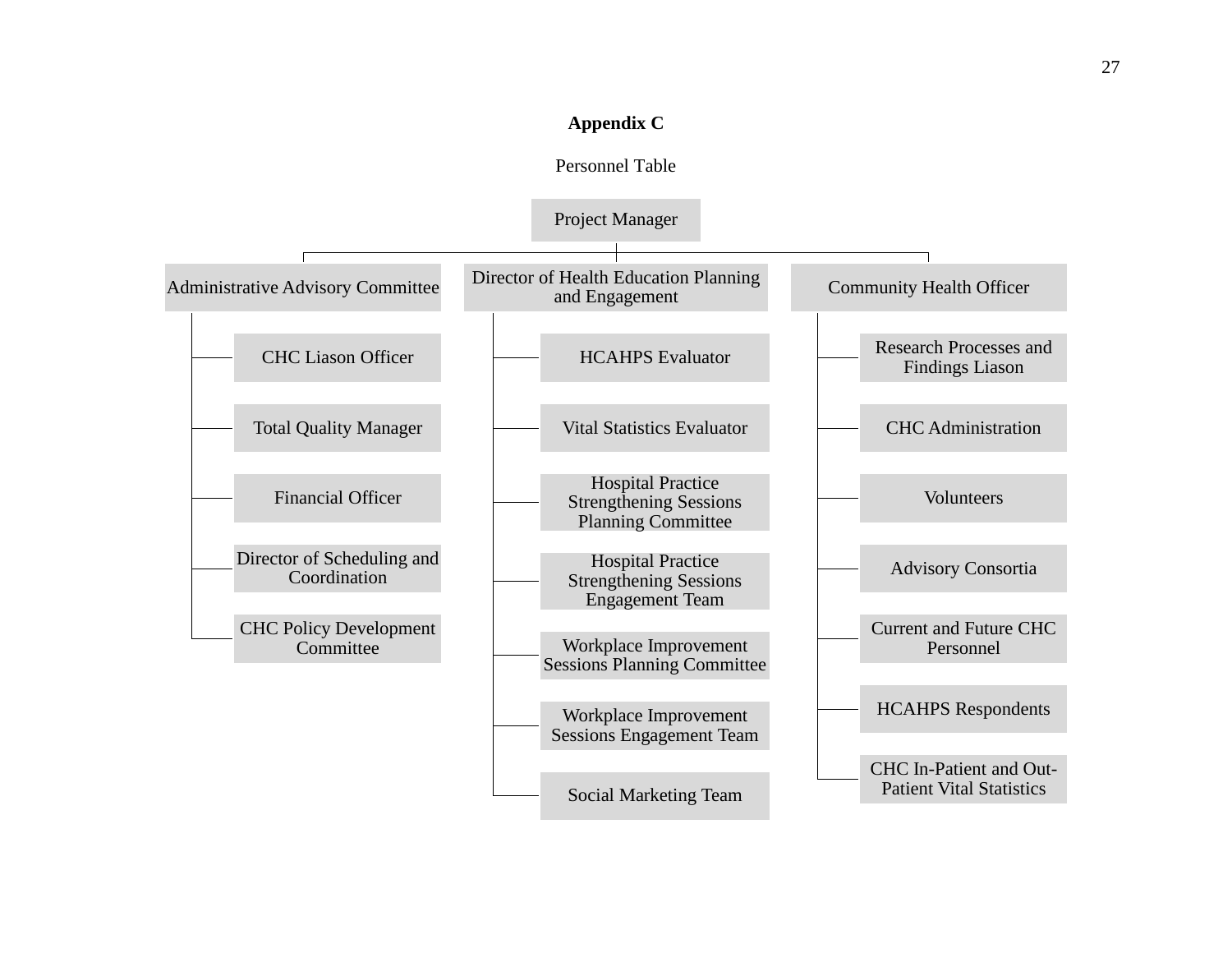# **Appendix D**

# Budget Table

|                                                                                                         |                                                       |                         |                                                       |                  | YEAR 1:                   |                                                              |
|---------------------------------------------------------------------------------------------------------|-------------------------------------------------------|-------------------------|-------------------------------------------------------|------------------|---------------------------|--------------------------------------------------------------|
|                                                                                                         |                                                       |                         |                                                       |                  |                           |                                                              |
| Project Title: Reducing Implicit Bias in Carroll<br>Hospital Center Using the Implicit Association Test | Hours/week<br>(personnel<br>salary and<br>wages only) | Units                   | %Effort/OR<br>Unit cost if<br>other than<br>personnel | Amount<br>(3)    | Funds<br>Requeste<br>d(3) |                                                              |
| <b>A. SENIOR PERSONNEL:</b>                                                                             |                                                       |                         |                                                       |                  |                           |                                                              |
| Program manager                                                                                         | 20                                                    | $\mathbf{1}$            |                                                       | 36,800           |                           | 18,400 $(Sa1axy.com, 2021)$                                  |
| Director of health education planning and engagement                                                    | 20                                                    | $\mathbf{1}$            | 6                                                     | 29,882           |                           | 14.941 (Average Director Of Health Education Salary, 2021)   |
| Community health officer<br>Administrative advisory committee                                           | 15<br>15                                              | $\mathbf{1}$<br>3       |                                                       | 16,222<br>48,128 |                           | 6,083 Community Health Worker Salary in Baltimore, MD, 2021) |
| TOTAL A. SENIOR PERSONNEL                                                                               |                                                       |                         |                                                       |                  | 93,567                    | 54,143 (Administrative Coordinator Salary in Maryland, n d)  |
|                                                                                                         |                                                       |                         |                                                       |                  |                           |                                                              |
| <b>B. OTHER PERSONNEL</b>                                                                               |                                                       |                         |                                                       |                  |                           |                                                              |
| Financial officer                                                                                       | 5                                                     | $\mathbf{1}$            | 1.5                                                   | 5,345            |                           | 668 (Finance Officer Salary in Maryland, n.d.)               |
| Director of scheduling and coordination                                                                 | 51                                                    | $\mathbf{1}$            | 1.5                                                   | 4,280            | 535                       | (Average Scheduling Coordinator Salary, 2021)                |
| CHC policy development committee                                                                        | 10                                                    | $\overline{2}$          |                                                       | 21.123           |                           | 10,562   Health Policy Analyst Salary . 2021)                |
| CHC liaison officer                                                                                     | 10 <sup>1</sup>                                       | $\mathbf{1}$            | 3                                                     | 10,516           |                           | 2,629 (Average Liaison Salary, 2021)                         |
| Total quality manager                                                                                   | 15 <sup>1</sup>                                       | $\mathbf{1}$            | 4.5                                                   | 27.359           |                           | 10,259 (Quality Manager Salary in Maryland, 2021)            |
| HCAHPS/vital statistics evaluators                                                                      | 15                                                    | $\overline{3}$          | 4.5                                                   | 28,805           |                           | 32,406 (Average Evaluator Salary, 2021)                      |
| IAT-Specific health training / bias mitigation session pl                                               | 15                                                    | $\overline{\mathbf{3}}$ | 4.5                                                   | 23.763           |                           | 26,733 Corporate Trainer Salarv. nd)                         |
| IAT-Specific health training/bias mitigation session en                                                 | 15                                                    | $\overline{3}$          | 4.5                                                   | 23,763           |                           | 26,733 (Corporate Trainer Salary   PayScale, n.d.)           |
| Social marketing team                                                                                   | 10 <sup>1</sup>                                       | $\overline{a}$          | ٩                                                     | 25,760           |                           | 12,880 (Social Media Marketer Annual Salary, 2021)           |
| Research processes and findings liason                                                                  | 10 <sup>1</sup>                                       | $\mathbf{1}$            | 3                                                     | 9,287            |                           | 2,322 (Health Writer Salary, nd.)                            |
| TOTAL B. OTHER PERSONNEL                                                                                |                                                       |                         |                                                       |                  | 125,727                   |                                                              |
|                                                                                                         |                                                       |                         |                                                       |                  |                           |                                                              |
| TOTAL SALARIES AND WAGES (A+B)                                                                          |                                                       |                         |                                                       |                  | 219.295                   |                                                              |
|                                                                                                         |                                                       |                         |                                                       |                  |                           |                                                              |
| C. FRINGE BENEFITS (NOT INCLUDING HEAL TH INSURANCE)                                                    |                                                       |                         |                                                       |                  |                           |                                                              |
| Senior Personnel                                                                                        |                                                       | 6                       |                                                       | 93,567           | 25,637                    |                                                              |
| Other personnel                                                                                         |                                                       | 18                      |                                                       | 125,727          | 34.449                    |                                                              |
| TOTAL C. FRINGE BENEFITS at 27.4%                                                                       |                                                       |                         |                                                       |                  | 60.087                    |                                                              |
| TOTAL SALARIES AND WAGES AND FRINGE BENEFITS (A+B+C)                                                    |                                                       |                         |                                                       |                  | 279,381                   |                                                              |
|                                                                                                         |                                                       |                         |                                                       |                  |                           |                                                              |
| D. EQUIPMENT and EQUIPTMENT MAINTANANCE                                                                 |                                                       |                         |                                                       |                  |                           |                                                              |
| Fax, printer, and copier combo                                                                          |                                                       | $\mathbf{1}$            | 800                                                   | 800              | 800                       |                                                              |
| Lanton computers                                                                                        |                                                       | Δ                       | 500                                                   | 2000             | 2.000                     |                                                              |
| Computer maintenance                                                                                    |                                                       | 4                       | 250                                                   | 1000             | 1.000                     | (2021 Computer Repair Prices, 2021)                          |
| Misc. supplies                                                                                          |                                                       |                         |                                                       | 500              | 500                       |                                                              |
| TOTAL D. EQUIPMENT                                                                                      |                                                       |                         |                                                       |                  | 3,500                     |                                                              |
| <b>E. TRAVEL</b>                                                                                        |                                                       |                         |                                                       |                  |                           |                                                              |
| N/A                                                                                                     |                                                       |                         |                                                       | $\bf{0}$         | 0                         |                                                              |
| TOTAL E. TRAVEL                                                                                         |                                                       |                         |                                                       |                  | $\mathbf{0}$              |                                                              |
|                                                                                                         |                                                       |                         |                                                       |                  |                           |                                                              |
| <b>F. PARTICIPANT SUPPORT COSTS</b>                                                                     |                                                       |                         |                                                       |                  |                           |                                                              |
| <b>Stipends</b>                                                                                         |                                                       | 24                      |                                                       | 12000            | 12,000                    |                                                              |
| <b>Subsistence</b>                                                                                      |                                                       | 24                      |                                                       | 2400             | 2,400                     |                                                              |
| TOTAL F. PARTICIPANT COSTS                                                                              |                                                       |                         |                                                       |                  | 38,800                    |                                                              |
|                                                                                                         |                                                       |                         |                                                       |                  |                           |                                                              |
| <b>G. OTHER DIRECT COSTS</b>                                                                            |                                                       |                         |                                                       |                  |                           |                                                              |
| Staff Training and Maintanance                                                                          |                                                       | 24                      | 1111                                                  | 26664            |                           | 26,664 FELM Learning 2021)                                   |
| Adobe Captivate                                                                                         |                                                       | 4                       | 479.88                                                | 1919.52          |                           | $1.920$ (Adobe Captivate, 2021)                              |
| Publication Costs/Disse mination                                                                        |                                                       | <u>6</u>                | <u>1350</u>                                           | 8100             |                           | <b>8,100</b> (Van Noordan, 2013)                             |
| Ads/Program Promotion                                                                                   |                                                       | 12                      | 3000                                                  | 36000            | 36,000                    | (Marketing Costs Healthcare: What You Need to Know, n.d.)    |
| TOTAL G. OTHER DIRECT COSTS                                                                             |                                                       |                         |                                                       |                  | 72,684                    |                                                              |
| H. TOTAL DIRECT COSTS (A through G)                                                                     |                                                       |                         |                                                       |                  | 394,365                   |                                                              |
| I. INDIRECT COSTS (F&A) BASE: SALARIE S/WAGES AND BENEFITS 35%                                          |                                                       |                         |                                                       |                  | 97,783                    |                                                              |
| J. GRAND TOTAL DIRECT and INDIRECT COSTS (H+I)                                                          |                                                       |                         |                                                       |                  | 492.148                   |                                                              |